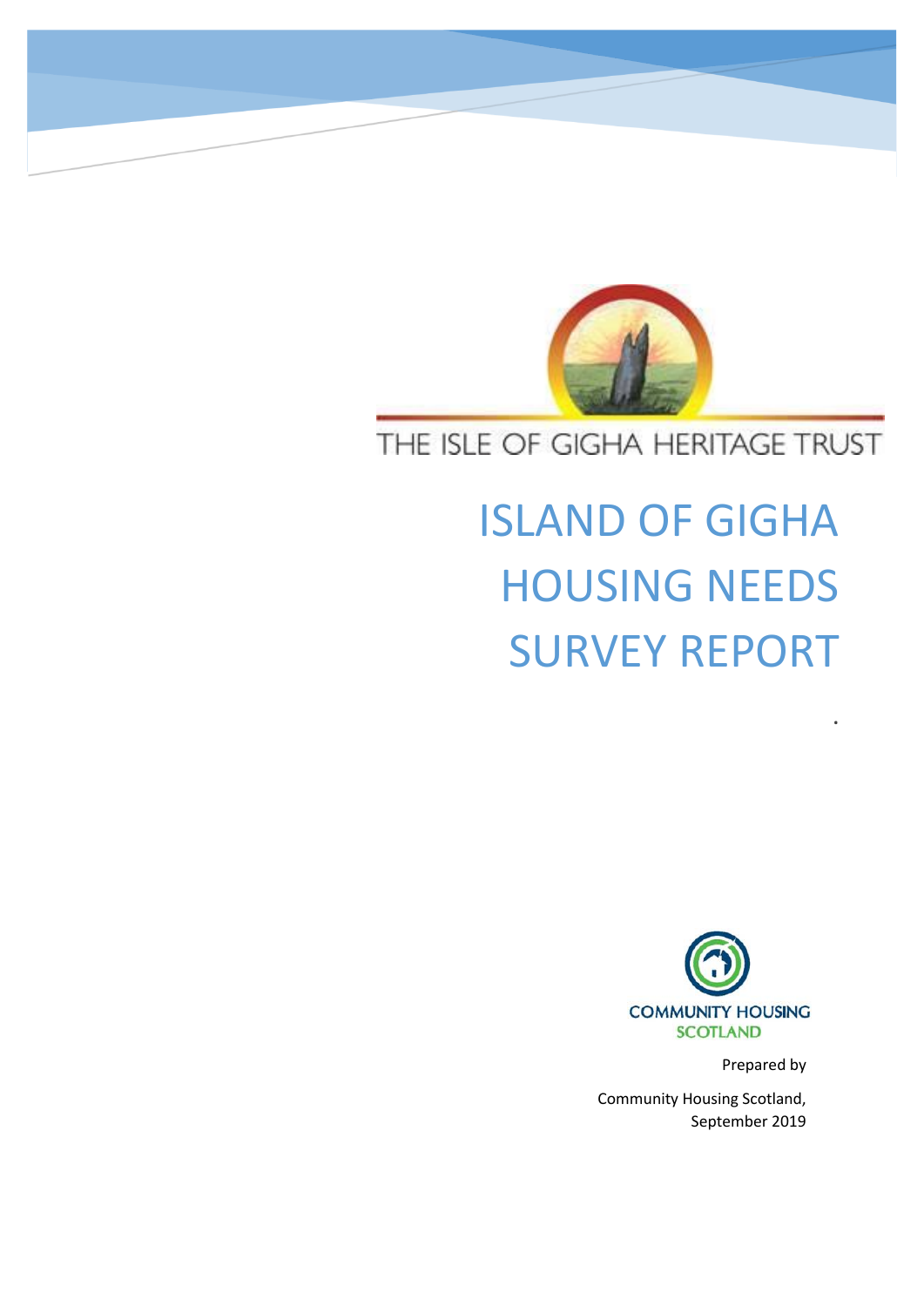## **Table of Contents**

| 1.   |  |
|------|--|
| 2.   |  |
| 2.1. |  |
| 2.2. |  |
| 2.3. |  |
| 3.   |  |
| 3.1. |  |
| 3.2. |  |
| 4.   |  |
| 4.1. |  |
| 4.2. |  |
| 5.   |  |
| 5.1. |  |
| 5.2. |  |
| 5.3. |  |
| 6.   |  |
| 6.1. |  |
| 7.   |  |
| 7.1. |  |
| 7.2. |  |
| 8.   |  |
| 8.1. |  |
| 8.2. |  |
| 8.3. |  |
| 9.   |  |
| 10.  |  |
| 11.  |  |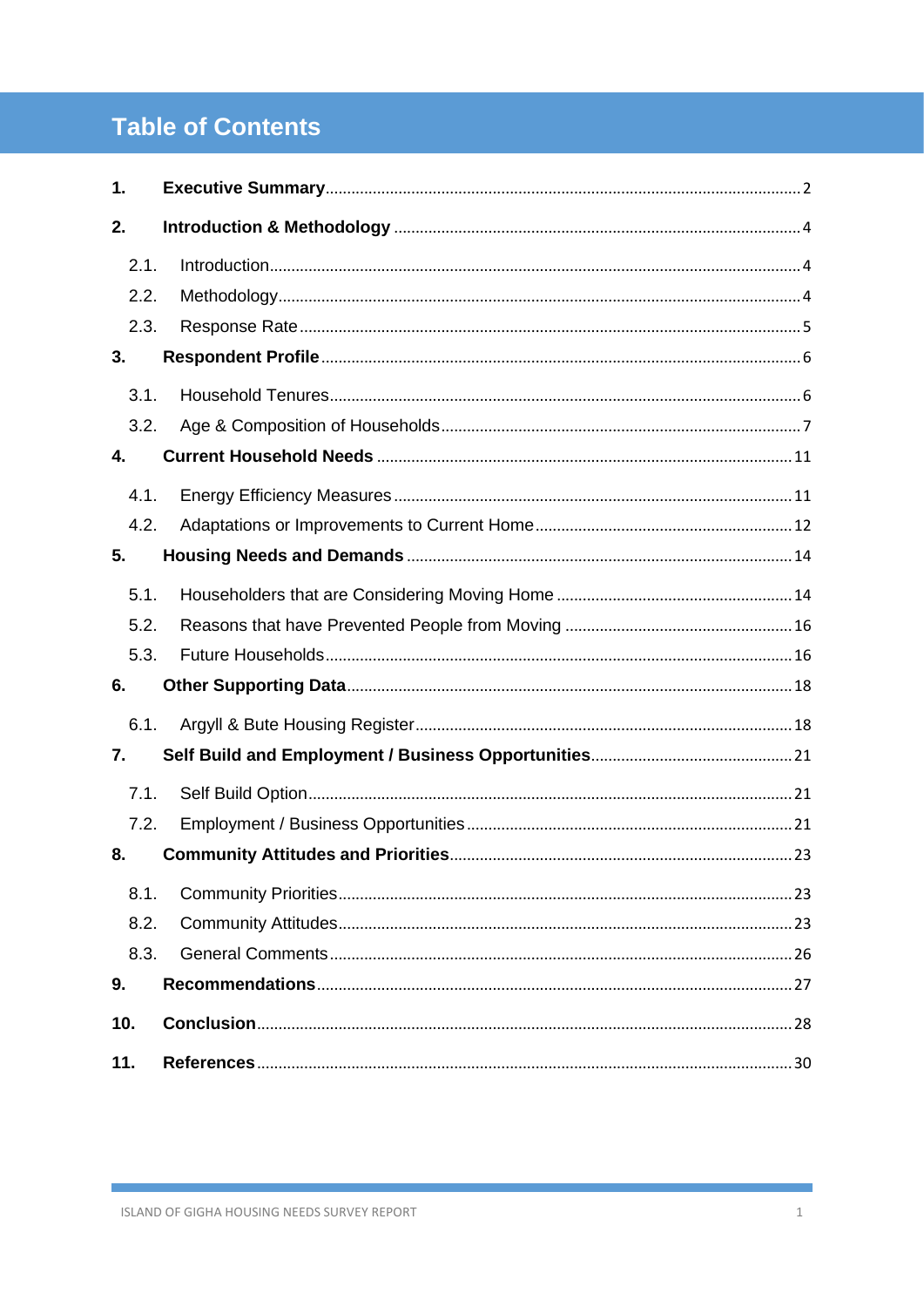### <span id="page-2-0"></span>**1. Executive Summary**

Community Housing Scotland (CHS) was commissioned by Isle of Gigha Heritage Trust to carry out a survey of housing and community needs to inform further operational and development plans and to establish if there is demand for future new housing provision and a community hub facility. The study reveals a number of informative and important results, which are summarised as follows:

#### **Summary of Survey Results**

- ➢ There were 54 responses to the survey, representing 132 people, 91% said they permanently reside on Gigha.
- ➢ 67% of respondents strongly agreed or generally agreed with the statement that, *'our community needs more affordable homes to rent*' while 72 % generally agreed or strongly agreed with the statement, '*our community needs more affordable housing options to buy'.*
- $\triangleright$  The main household composition of the permanent residencies were two individuals (48%) and three individuals (22%)
- ➢ 51% of respondents own their home. The remaining 49% were renting from IGHT (33%) and other social rentals.
- $\triangleright$  4 respondents (8%) said that their home does not currently meet the needs of all their household members; the stated reasons being a need for more space and better access.
- $\geq 11$  respondents (22%) said that their home would not meet the needs of their household members in five years' time, the stated reasons being age related access / mobility issues and a need for increased space.
- $\triangleright$  9 respondents (18%) stated that they would consider moving home. Of them 5 said they would like to stay on Gigha
- ➢ 17 respondents (35%) stated that at least one household member will be planning to move out of their house in the next five years.
- $\geq 12$  people said they were aware of friends or family who have left the island due to lack of suitable accommodation. Of these 4 were hoping to return to live on Gigha.
- ➢ In total 17 people expressed a desire to move, on or back to Gigha. This accounted for island residents, those looking to leave home and set up their own home and those who have left the island but wish to return. Preference is for 1 or 2 bedroom homes.
- ➢ When asked what would encourage more families to remain or move to the area, 31 respondents (72%) stated jobs and employment and 18 respondents (42%) stating more suitable housing.
- $\geq$  15 respondents (29%) said they would consider starting their own business.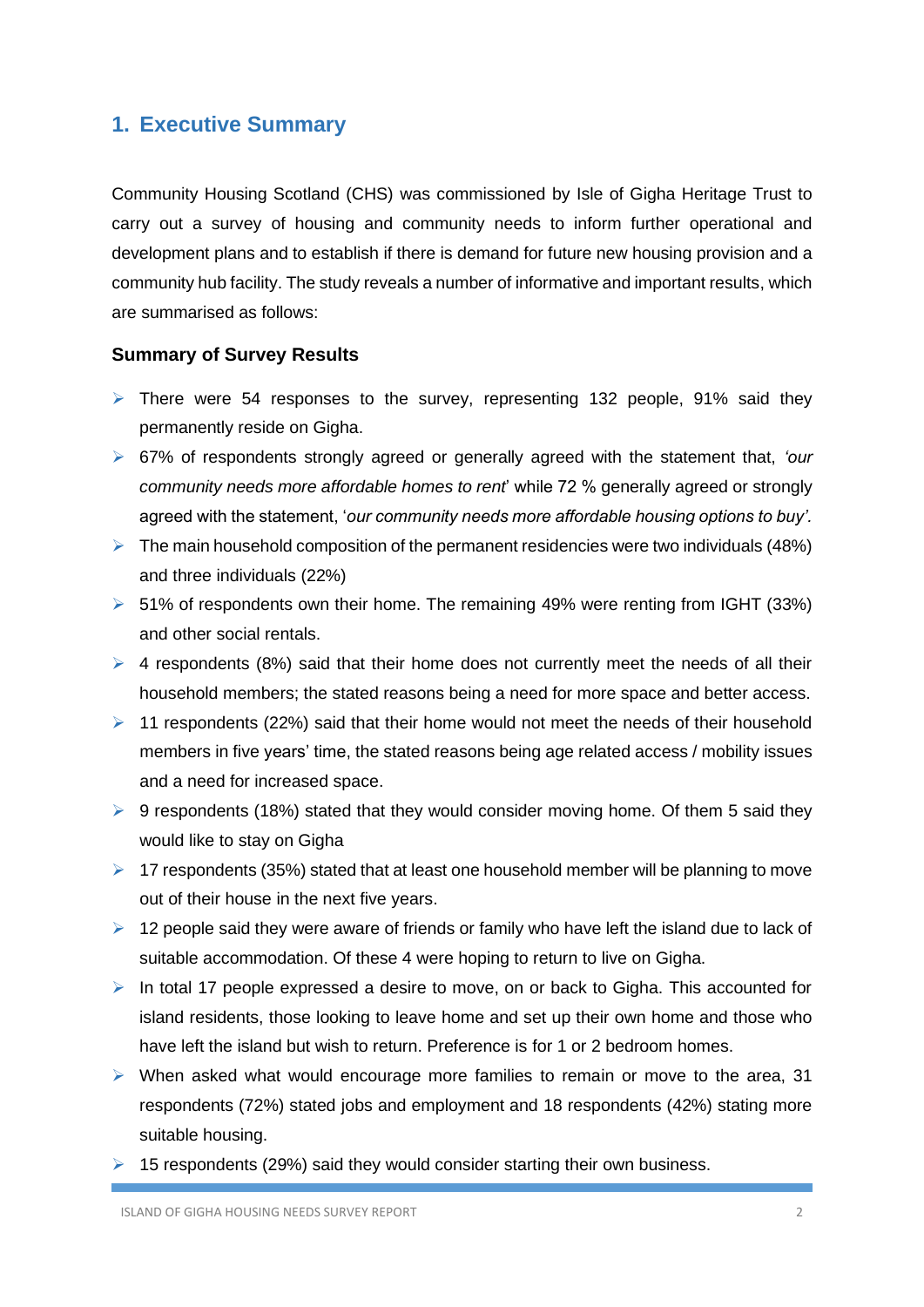- ➢ Respondents stated more tourist accommodation (12 responses); brewery/ distillery (10 responses); and food production businesses (10 responses) as business they would most like to see in the community.
- ➢ There is evident demand for housing on Gigha and a suitable site has been identified.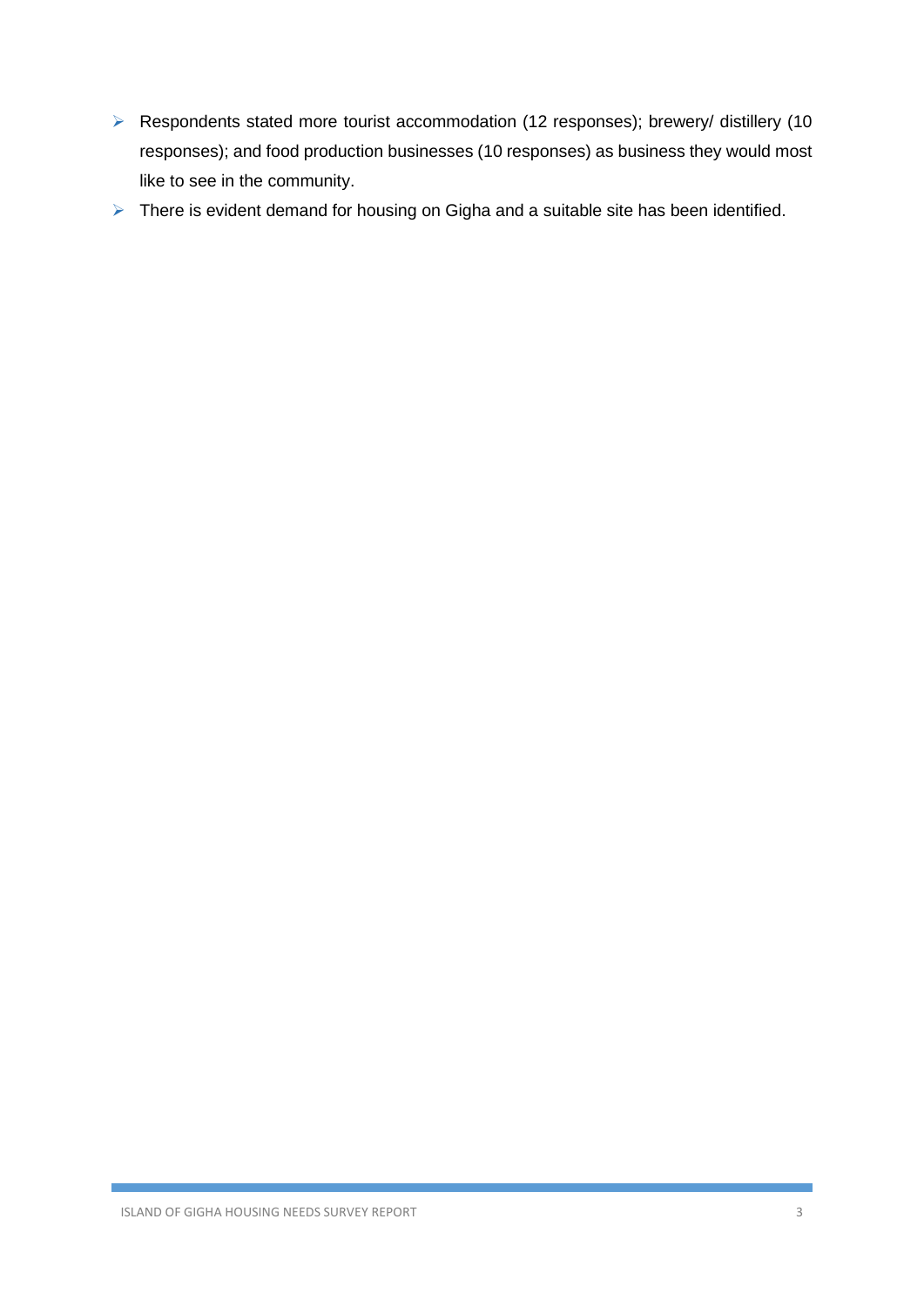### <span id="page-4-0"></span>**2. Introduction & Methodology**

### <span id="page-4-1"></span>2.1. Introduction

- Community Housing Scotland (CHS) was commissioned to carry out a Housing & Community Needs survey, on behalf of The Isle of Gigha Heritage Trust (IGHT)
- The Island of Gigha, is the most southerly, of the Hebridean Islands. Seven miles long by a mile and a half wide, and situated three miles west of the Kintyre peninsula, less than three hours drive from the city of Glasgow.

### **Location of Gigha**



### <span id="page-4-2"></span>2.2. Methodology

- This study was commissioned to inform future operational and development plans and to establish whether there is demand for future new housing provision and community facilities on the island. The study used information from a number of sources:
	- $\triangleright$  Desktop analysis of available demographic and housing demand data
	- $\triangleright$  Analysis of other relevant reports and statistics
	- ➢ Twenty postal self-completion household questionnaires
	- ➢ Option to complete survey online and link on a QR code
- The survey was available online and the link to the surveys were promoted online. 20 surveys were printed out and distributed to households by community members.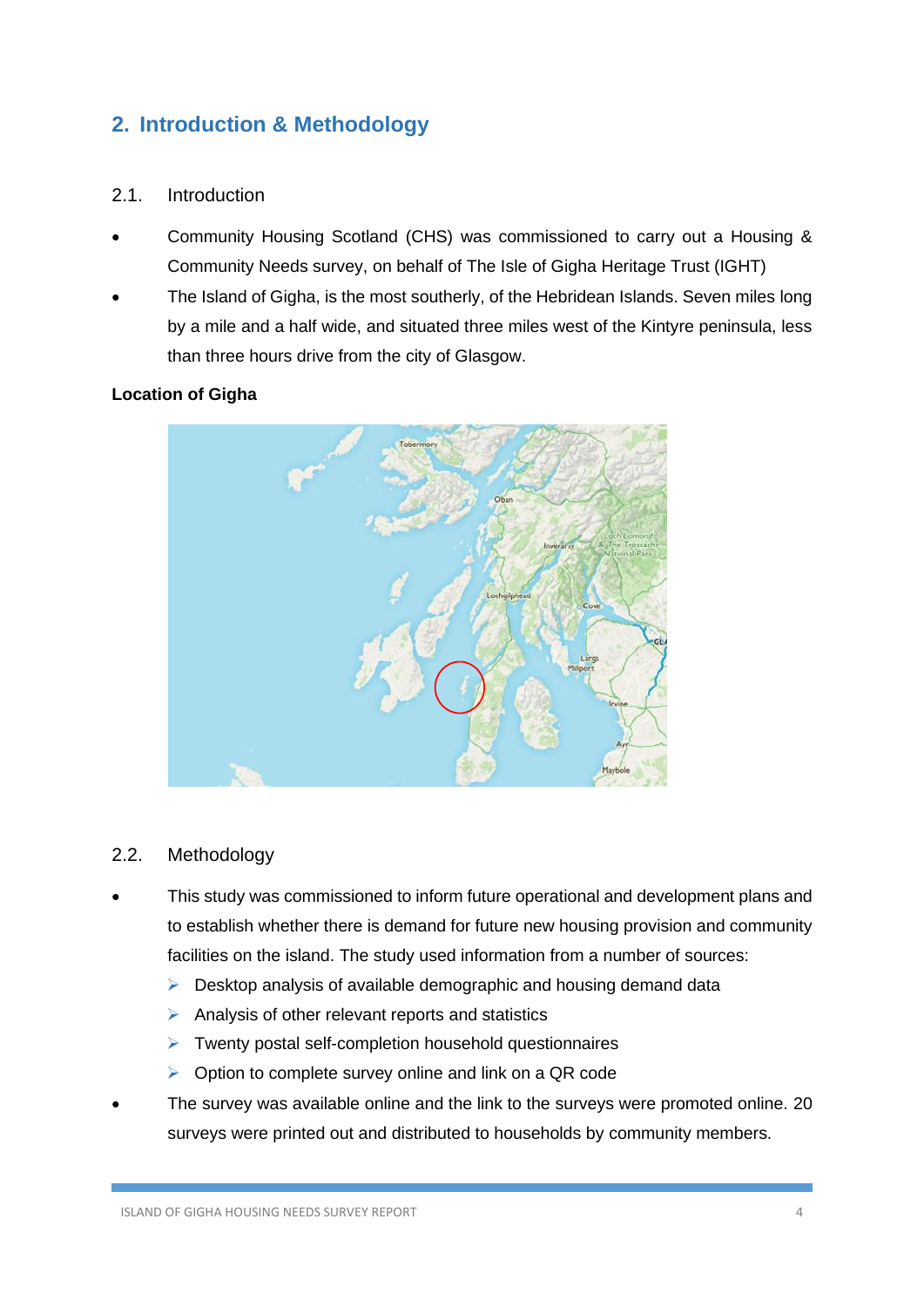Respondents were invited to share their views even if they do not currently reside on Gigha or have an immediate housing need and sought the views of respondents on a wide range of housing and community related matters designed to build up a picture of Gigha, its issues and priorities.

#### <span id="page-5-0"></span>2.3. Response Rate

- The survey received 54 responses, representing 132 people. This is a high response and a good representation of the communities views considering Gigha has 74 occupied households and population of 163, recorded in the 2011 census.
- Of the 54 who responded to the survey, 49 (91%) stated that their home was their main or permanent residence. The assumption can therefore be made that the remaining 5 (9%) are second home owners and their profile and housing need are not taken into consideration in section 3.
- It should be noted that respondents did not answer all questions in the survey. The report therefore provides a breakdown of how many respondents answered each particular question.
- In common with other housing surveys, the report provides a snapshot of the housing need at the time of writing.
- The data from the 2011 census has been used for comparison in this report.

The new definition of household in the census is:

*"A household is: • one person living alone; or • a group of people (not necessarily related) living at the same address who share cooking facilities and share a living room or sitting room or dining area Inclusions: • Sheltered accommodation units in an establishment where 50 per cent or more have their own kitchens should be defined as households (irrespective of whether there are other communal facilities) • All people living in caravans on any type of site that is their usual residence should be treated as households. This will include anyone who has no other usual residence elsewhere in the UK."* (Reference - [www.ons.gov.uk\)](http://www.ons.gov.uk/)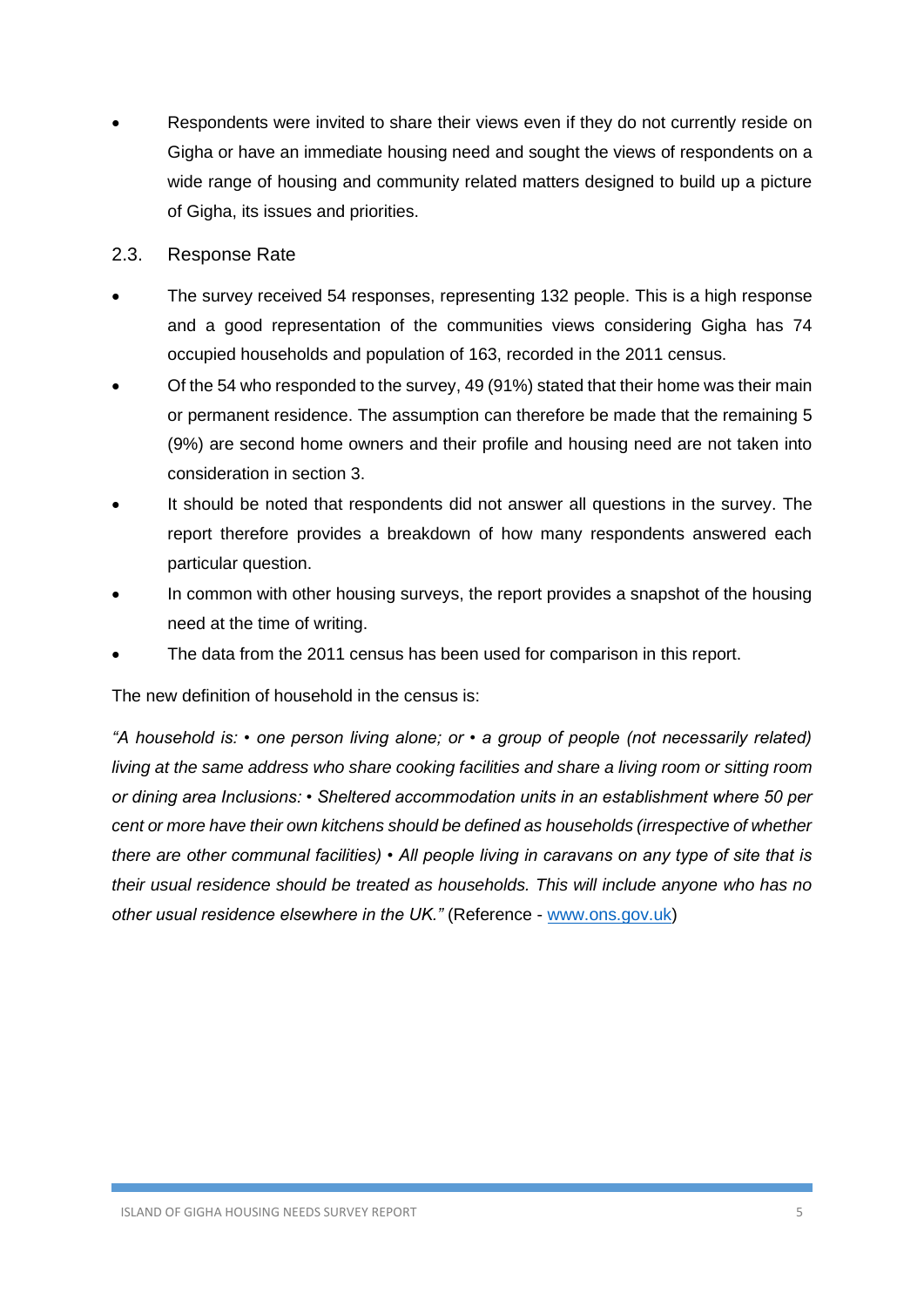### <span id="page-6-0"></span>**3. Respondent Profile**

### <span id="page-6-1"></span>3.1. Household Tenures

• The survey returns are broken down into different tenure types and compared against the 2011 census results for Gigha the Argyll & Bute region and Scotland as a whole.

| Tenure                     | <b>Survey</b><br><b>Respondents %</b> | <b>Gigha 2011</b><br><b>Census %</b> | <b>Bute</b><br>&<br><b>Argyll</b><br><b>2011 Census %</b> | Scotland 2011<br><b>Census %</b> |  |
|----------------------------|---------------------------------------|--------------------------------------|-----------------------------------------------------------|----------------------------------|--|
| Owner occupied             | 51%                                   | 23%                                  | 66.5%                                                     | 62%                              |  |
| Rented from Council        | 0%                                    | 0%                                   | 0%                                                        | 13.2%                            |  |
| <b>Private Rent</b>        | $0\%$                                 | 41.9%                                | 12.5%                                                     | 11.1%                            |  |
| Rented - other             | 33%*                                  | $0\%$                                | 1.7%                                                      | 1.3%                             |  |
| Living Rent Free           | $0\%$                                 | 2.7%                                 | 2.1%                                                      | 1.3%                             |  |
| <b>Other Social Rented</b> | 16%                                   | 32.4%                                | 18.9%                                                     | 11.1%                            |  |
| Tied                       | $0\%$                                 | N/A                                  | N/A                                                       | N/A                              |  |

#### **Table 1. Tenure Profile**

\*Rented from IGHT

- The majority of survey respondents 51% are owner occupiers. This is more than double the 23% reported in the 2011 census for Gigha but less than the Argyll & Bute (66.5%) and Scotland (62%) average.
- Argyll & Bute Council do not directly rent any housing having transferred their housing stock to the Argyll Community Housing Association (ACHA), who have 2 homes on Gigha. Fyne Homes also have 18 homes on the island.
- The number of respondents renting privately was very different to that recorded in the census. The survey results show that no respondents are renting privately, whereas in 2011 census for Gigha, 41.9% were recorded as renting privately a figure almost four times the Argyll & Bute census figure (12.5%) and Scotland census figure (11.1%).
- However, 33% of survey respondents indicated that they rent from IGHT. This compares to 0% who are recorded in the Gigha census as renting from other and the Argyll & Bute Council (1.7%) and Scotland (1.3%) average, but is close to the census figure for private renting.
- The census 2011 data for Gigha shows that there are a total of 95 household spaces on Gigha, of which 74 (78%) are occupied household spaces and 21 (22%) are unoccupied. Out of the 21 homes that are unoccupied, 17 (18%) are second residencies / holiday homes. This is far higher than the Argyll & Bute second home rate of 7.1%, which is the highest in Scotland, and the Scotland rate of 1.5%.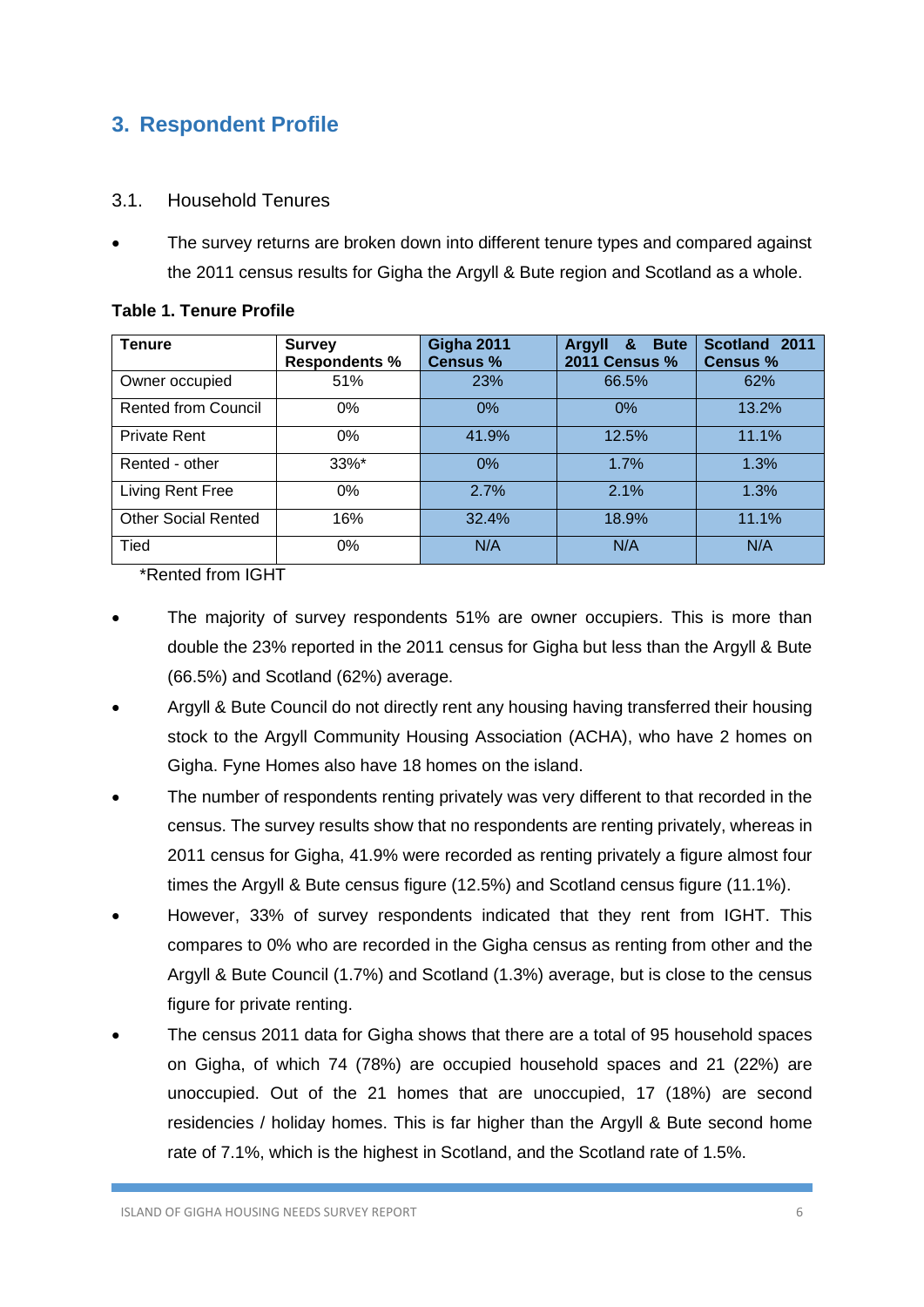- When asked "how long have you lived on Gigha?" the majority of respondents 59% stated that they have been resident for over ten years, 18% have been resident for less than two years, and 18% between two to five years, with 4% between six to ten years.
- <span id="page-7-0"></span>3.2. Age & Composition of Households
- A total of 49 respondent households provided information on the age of all individuals living in their household and this accounted for a total of 132 individuals.
- Of the 132 individuals, 35.8% (48) were aged 45 59. This percentage is higher than the figure reported in the Gigha 2011 census (25.8%), however, 45-59 years of age was also the dominating age in the census. The survey results are also higher than 2011 census results for Argyll & Bute, receiving 22.4% and Scotland, 21.1%.
- The survey results for ages  $60 74$  were slightly higher than those reported in the Gigha census. This age group accounted for 21.6% of the survey results against 17.8% in the census.
- Whereas the 75+ age category accounted for 5.2% of respondents against 6.7% in the census.
- In contrast, the percentage of people aged between 16 and 29 in the survey was almost double that reported in the census. This age group accounted for 17.9% of survey individuals in comparison to 9.2% indicated in the census. The survey results are also higher than those in the Argyll & Bute census (14.3%) but similar to the Scotland census (18.5%).
- The 30-44 year olds accounted for 9.7% of survey respondents in comparison to 17.8% in the 2011 census. This is significantly lower than the Argyll & Bute figure of 18.4% and the Scottish average of 20%.
- The number of young people in Gigha, differs from the census data with 3% between 1-4 years of age, compared to 4.7% in Argyll & Bute & 5.5% in Scotland. This is a marked increase on the 2011 census data for Gigha, where only 1.8 % were registered in this category.
- The 5-15 year age group accounted for 6.7 % of survey respondents, compared to 20.9% in the 2011 census for Gigha. The Argyll & Bute & Scotland figures are 11.7% & 11.8 % respectively.
- The survey responses, when compared to the census data, indicate some interesting shifts in demographics, many of which do not reflect, regional of national trends. A full breakdown of respondents' ages, compared to the 2011 census data, is provided in the table below: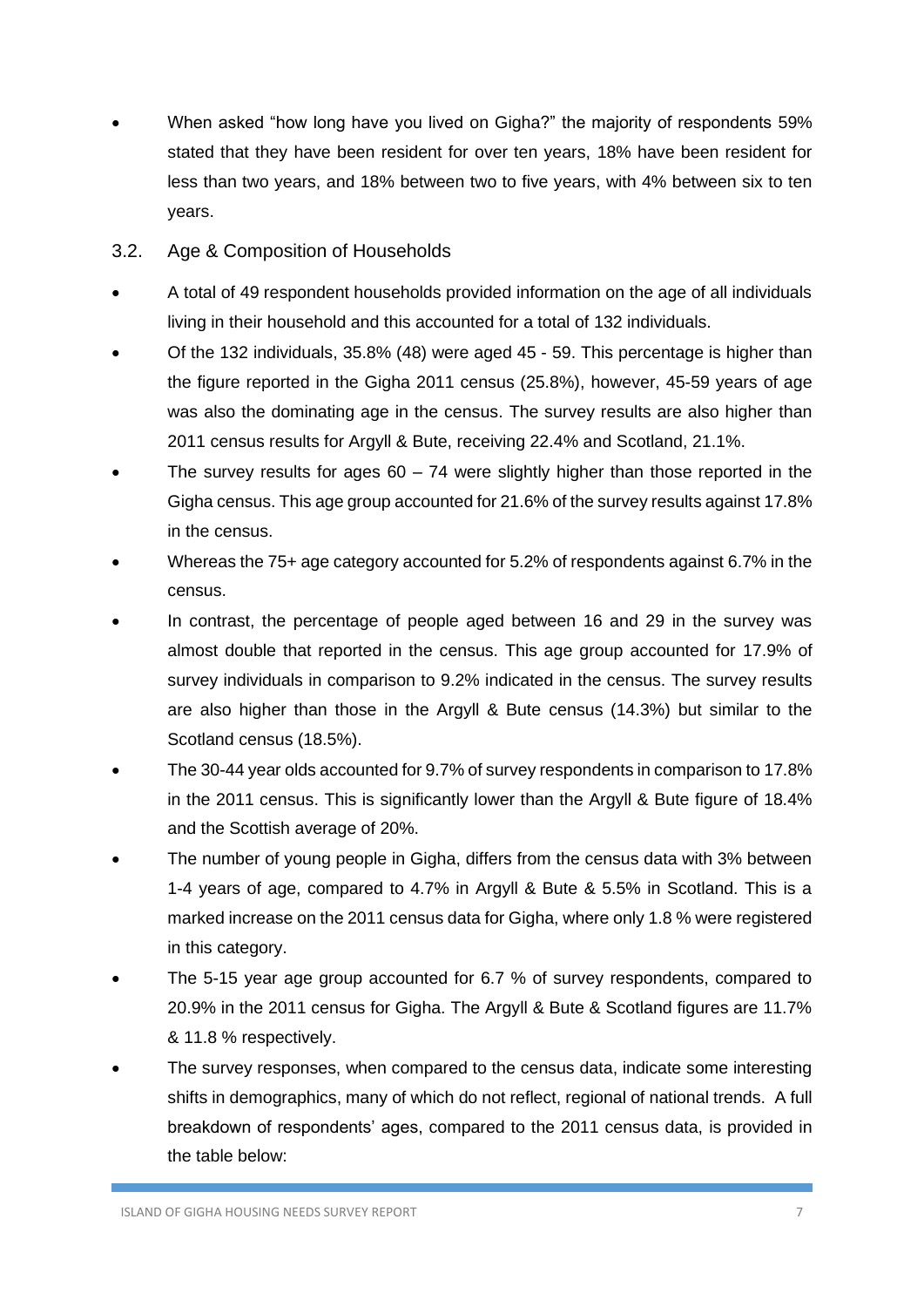

**Table 2. Age of Household Occupants** 

The school roll on Gigha has seen a decline and recovery over the last 5 academic years as illustrated below.

**Table 3: Gigha Primary School Roll**



• The majority of survey respondents, 12 (24%) live in a household with two adults both under 60. This is followed by 11 households where there are three or more adults all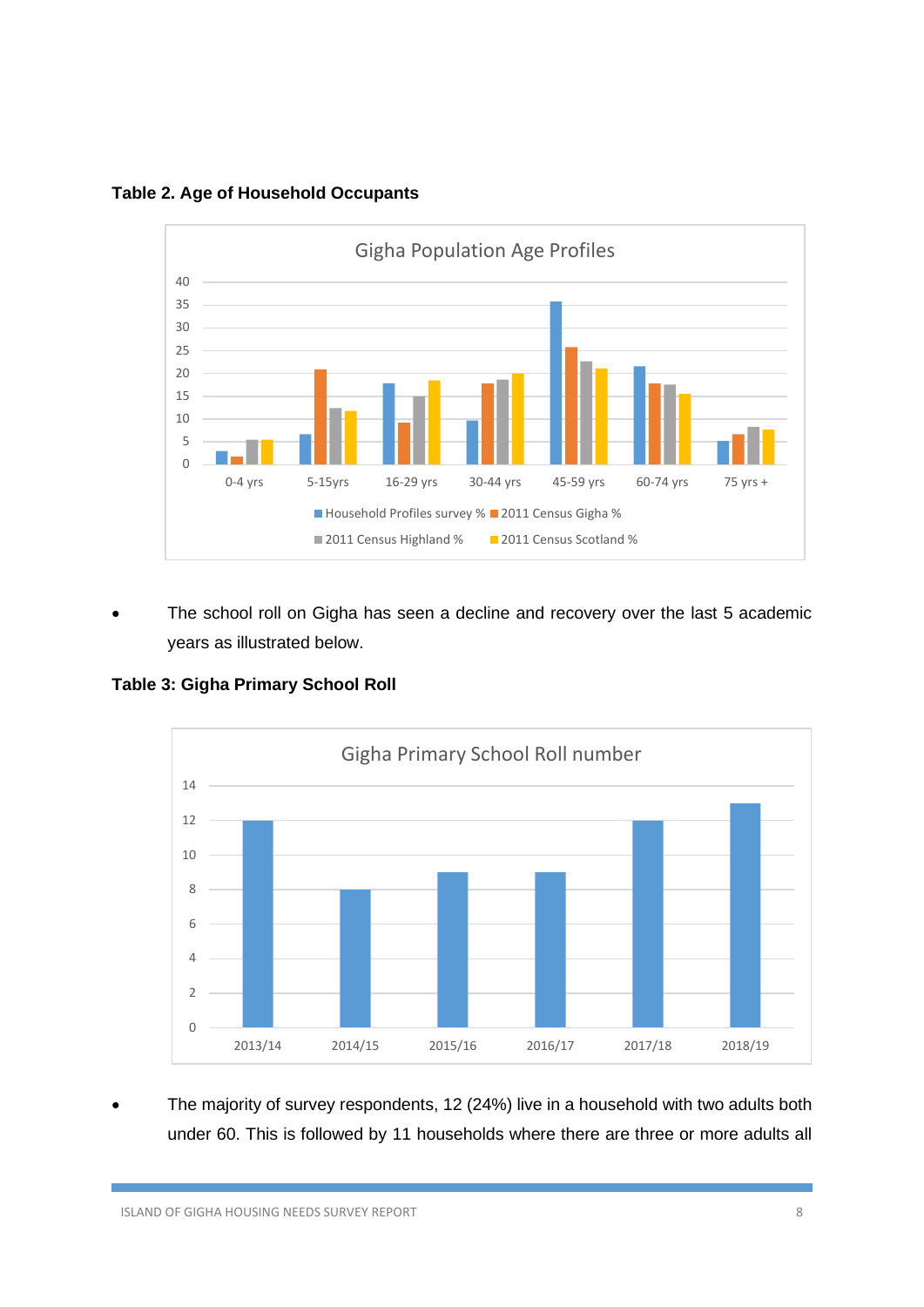over 16 years of age, then 8 households (16%) where two adults with at least one over 60 years of age.

These results differ from the 2011 Gigha census where the most common household composition was a one person household, under 65 years of age (23%) compared to 4% for the same category in the survey. With the second most common category being a one person household, aged over 65 years (14.9%), compared to 8% for the similar category in the survey.



### **Table 4. Household Composition**

• When asked "how many bedrooms are in your home?" 22 out of 48 (48%) answered 3 bedrooms, 11 (23%) answered 2 bedrooms and 11 (23%) answered 4 bedrooms. A full breakdown of the property sizes can be seen in the table below.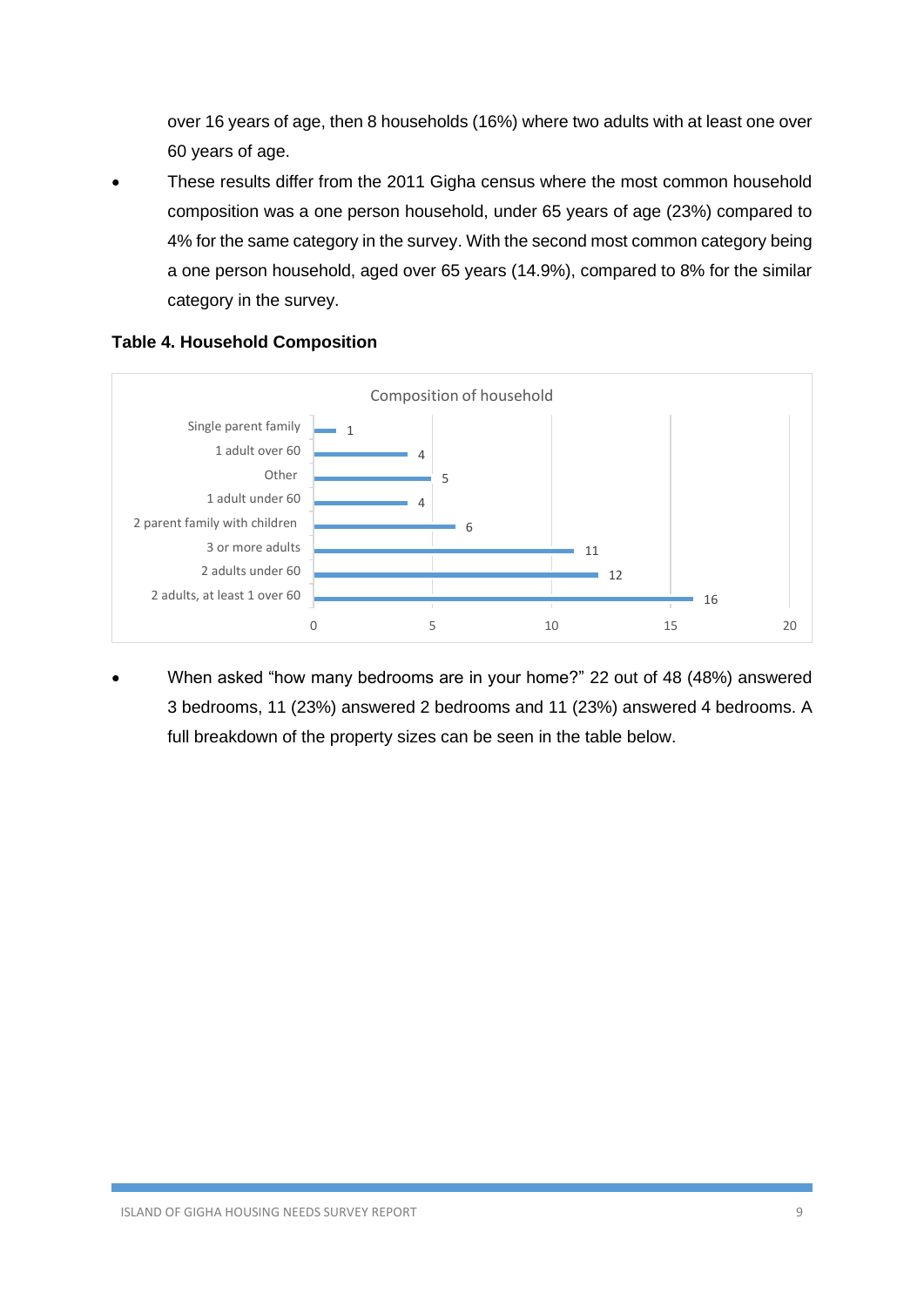#### **Table 5. Property Size**



- There are 10 households that have two or more spare bedrooms. 6 of these properties are owned with 2 rented from IGHT and 2 social rented- other.
- Of these 10 properties identified, 6 are occupied by at least one household member aged 60 plus. None of the 10 said that they would like to move home.
- Of the 6 homes owned, 1 has 5 or more bedrooms; 2 have four bedrooms, and 3 have three bedrooms. If these respondents were to downsize this would free up a home in the area for a larger household that are looking to buy.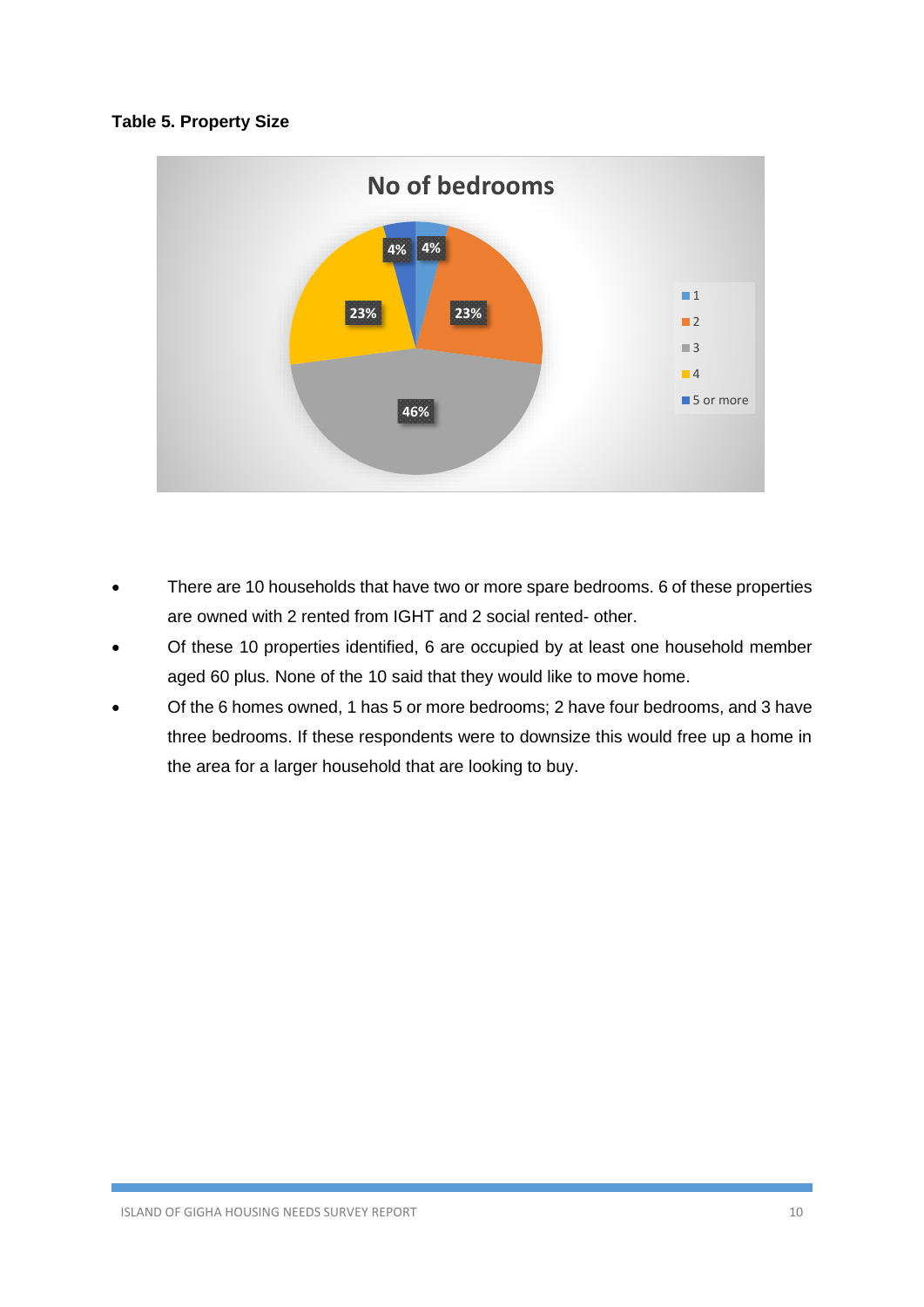### <span id="page-11-0"></span>**4. Current Household Needs**

### <span id="page-11-1"></span>4.1. Energy Efficiency Measures

- Survey respondents were asked if they spend more than 10% of their income on energy bills. 49 respondents chose to answer this question with 25 (51%) answering "yes" and 24 (49%) answering "no".
- The Scottish Government defines fuel poverty as "A household is in fuel poverty if, in order to maintain a satisfactory heating regime, it would be required to spend more than 10% of its income (including Housing Benefit or Income Support for Mortgage Interest) on all household fuel use." (http://www.gov.scot/Publications/2002/08/15258/9955).
- The follow on question asked "would your home benefit from energy efficiency measures?" and 42 (88%) respondents answered "yes" to this question. Respondents were then asked to identify what energy efficient measures they require and the top three identified were renewable energy i.e. solar panels, air source heat pumps 31% new or more efficient heating system 22% and new windows / doors, 18%. A full list of measures is contained in the table below:



### **Table 6. Energy Efficiency Measures**

Note: The energy savings trust can provide information and support on all energy matters and the measures and assistance available: http://energysavingtrust.org.uk/domestic-0. Home Energy Scotland provides free, impartial energy efficiency advice to householders, community groups and businesses and can advise you on current grant schemes and offers.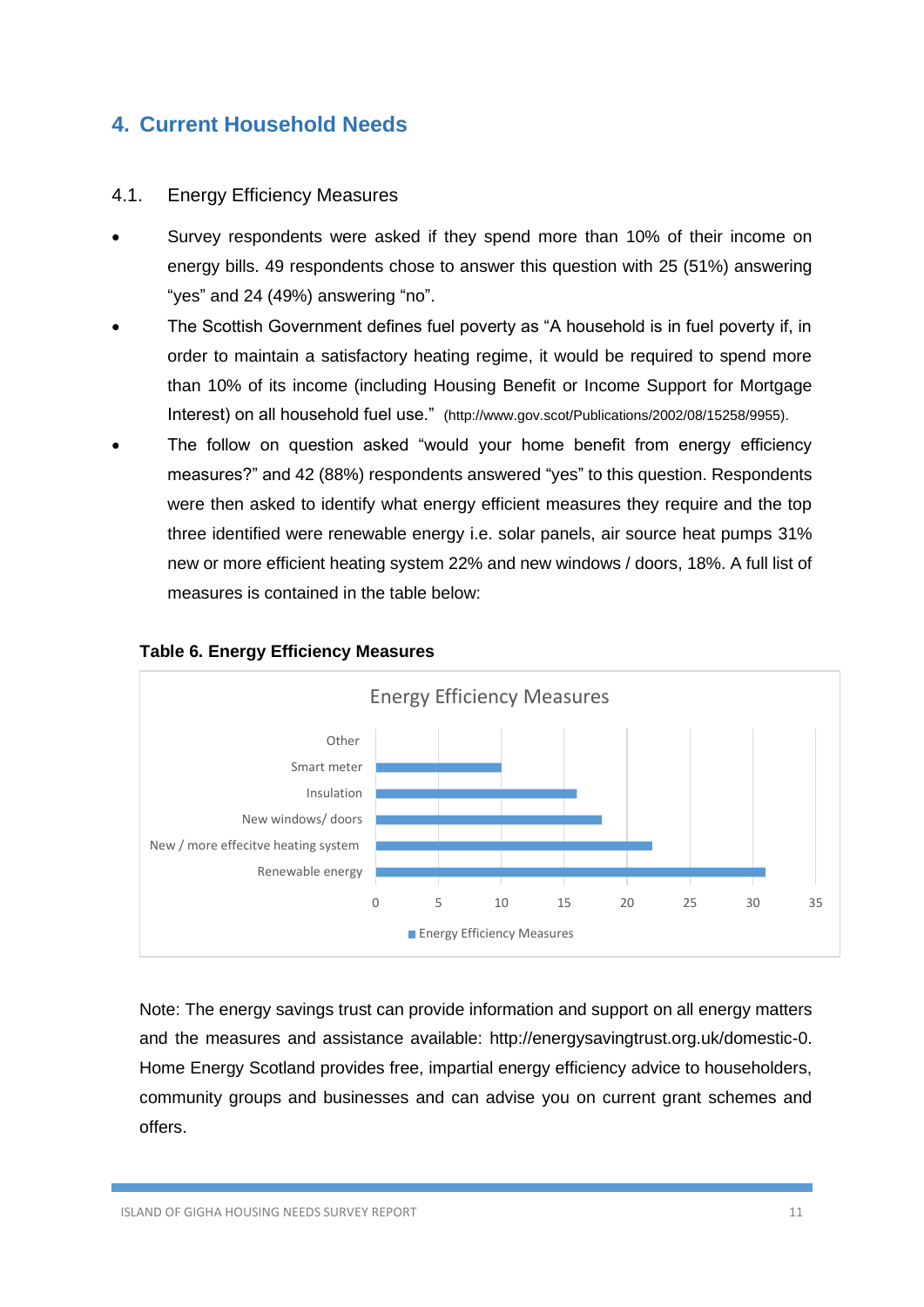### <span id="page-12-0"></span>4.2. Adaptations or Improvements to Current Home

- Respondents were asked "does anyone in your household have difficulty living in your home because of their age, a disability or long term illness?" and 9 respondents answered "yes" to this question with six of those households containing at least one adult aged 60 or over.
- Furthermore, 2 out of the 9 have said that they are considering moving home, both listing health/ disability issues as the reason for wishing to move.
- 6 out of the 9 also answered yes to improvements or adaptations being required to allow them to continue living in their current home. In addition to this, a further 3 survey respondents answered yes to requiring improvements / adaptations bringing the total of respondents requiring adaptations, to 9.
- Of the 9 respondents, 6 are owner occupiers. The remaining respondents rent from IGHT (2) and other social rent tenure (1)



### **Table 7. Household Improvements / Adaptations**

- Most respondents selected that improvements were required to their bathroom or they grab rails. Most respondents selected several options.
- Out of the 9 respondents who answered yes to requiring improvements or adaptions, 2 are considering moving home and their housing need is considered in Section 5. This suggests that the other 7 may consider the required improvement / adaptations to their home in due course to allow them to continue living in their current home.
- Argyll & Bute Council offers home improvement grants to eligible owner occupiers and assistance to Argyll & Bute tenants for improvements / adaptions to their homes. For more information please see [https://www.argyll-bute.gov.uk/housing/adaptations](https://www.argyll-bute.gov.uk/housing/adaptations-existing-houses#grants)[existing-houses#grants](https://www.argyll-bute.gov.uk/housing/adaptations-existing-houses#grants)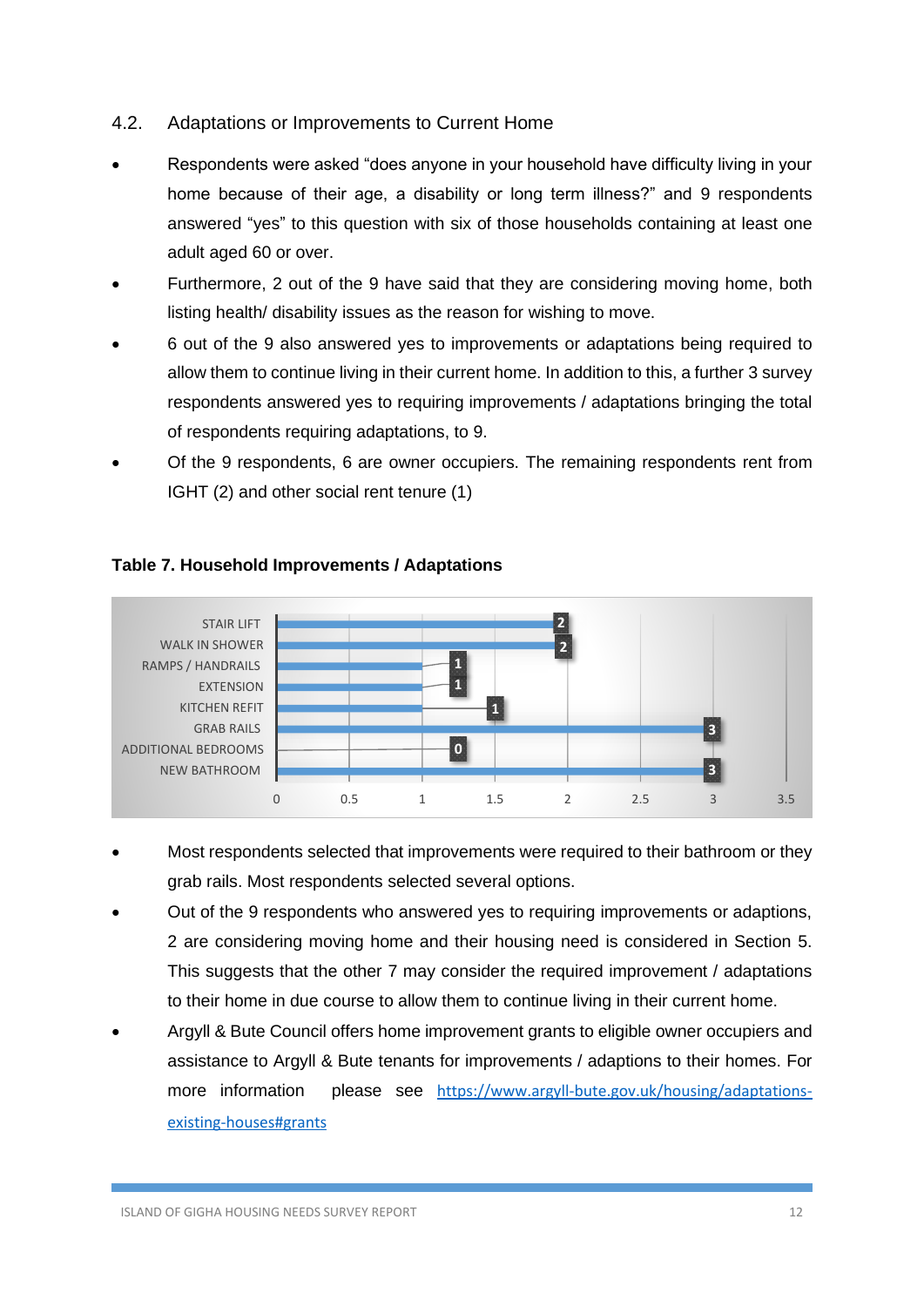• A number of respondents answered "no" to their current home not meeting the needs of all household members now, (4). Of these, 3 stated their home would not meet all household members' needs in five years' time All three are considering moving home.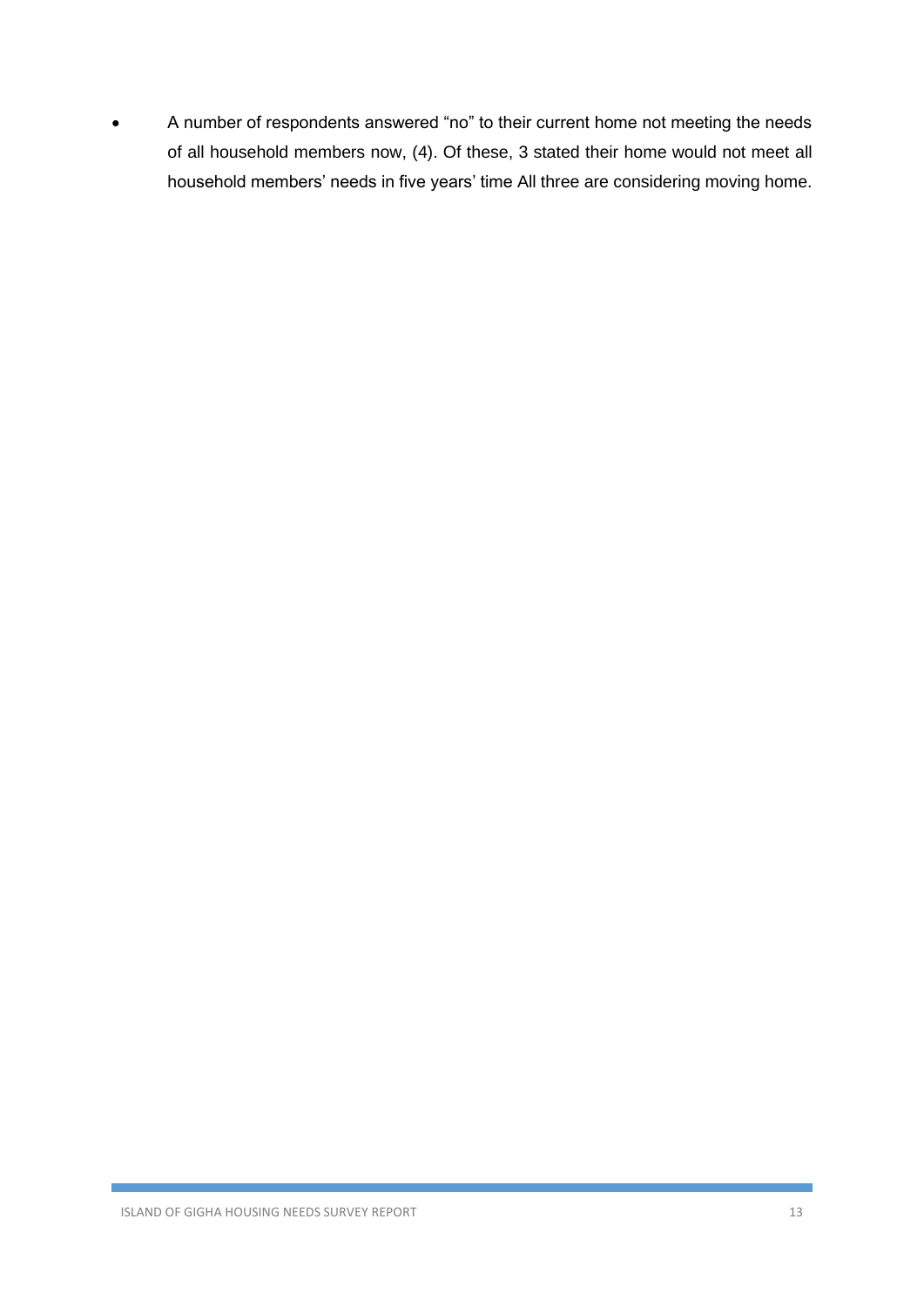### <span id="page-14-0"></span>**5. Housing Needs and Demands**

- <span id="page-14-1"></span>5.1. Householders that are Considering Moving Home
- When asked if considering moving home, a total of 9 respondents answered yes, with 5 stating they would like to stay on Gigha and 4 would like to move away.
- Current tenures of the 4 wishing to leave the area are 2 owner occupied; one rented from IGHT and one other social rent.2 households have 1 bedroom, 1 has 2 bedrooms and 1 has 3 bedrooms. All are 2 person households.
- Of the 5 households wishing to move and stay in the area, 2 answered "no" to their home currently meeting all their household members' needs. When asked if their home would meet all their household needs in five years' time, 3 respondents answered "no".
- The preferred first tenures of those wishing to move home and stay on the island include renting from IGHT, building a home, buying a property, renting a smaller more accessible home and 'other' demonstrating a demand for mixed tenures in any development if possible.
- The tenures of those considering moving home, but wishing to stay on Gigha, is: owned (3) and other social rent (2)
- Of the 5 respondents who wish to move, and stay on Gigha, 2 selected multiple tenure options and 1 selected no preference for tenures. The remaining two respondents selected renting a smaller accessible home, and building a home, as preferred tenures.
- Building a home was the most popular first tenure type chosen by three respondents (it should be noted that two of these respondents selected multiple  $1<sup>st</sup>$  choice preferences). It may therefore be worth considering affordable plots in any development to make self-build a possible option for those with limited resources.
- The Self Build Loan Fund, a Scottish Government fund that is being administered by HSCHT, could be used to help fund construction costs and be repaid with a traditional mortgage on completion. This would only be possible if applicants met certain criteria. More information on the fund can be found on HSCHT's website: [https://www.hscht.co.uk/scotland-self-build-loan-fund.](https://www.hscht.co.uk/scotland-self-build-loan-fund)
- Renting a smaller accessible home was selected by one respondent and a budget of £276-£400 per month was given.
- The respondent who would like to buy a smaller home stated that they currently own their home, this could potentially free up a larger home for those looking to upsize.
- The reasons selected for moving included- desire to own their own home/ security of tenure; to form a new household; health & disability issues; current property too small.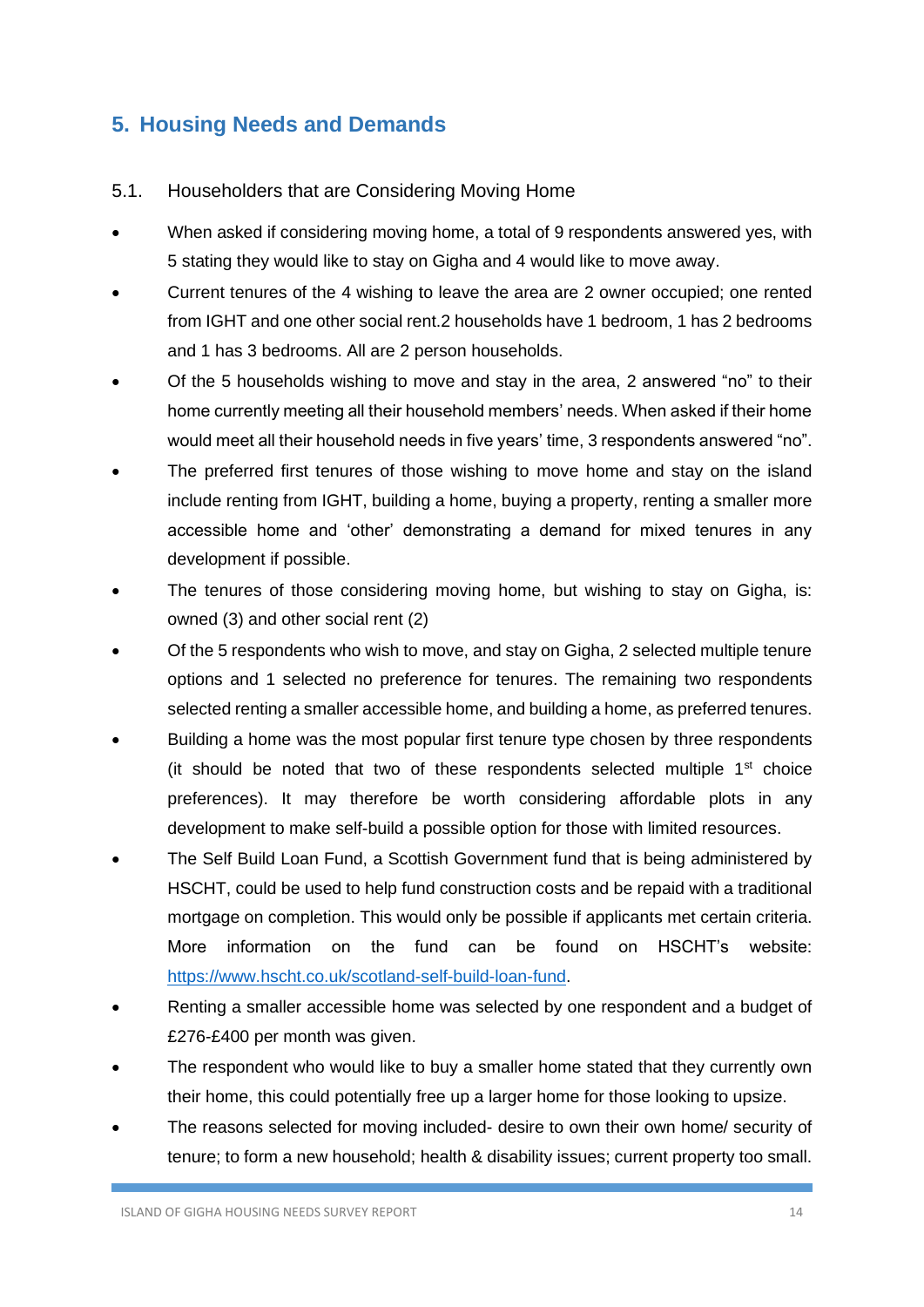### **Table 8: Householders Considering Moving and staying on Gigha**

| <b>Tenure of</b><br>current<br>home and<br>bedrooms | <b>Composition</b><br>of home                       | <b>Does</b><br>current<br>home meet<br>household<br>needs? | <b>Will home</b><br>meet<br>household<br>needs in 5<br>vears'<br>time? | Reason for wishing<br>to move                                                                                                                                                    | <b>Timescale for</b><br>moving and<br>bedrooms<br>required | <b>Preferred 1st</b><br>choice tenure                                                                | <b>Preferred 2nd</b><br>choice tenure                                                                                             | Preferred 3rd<br>choice tenure                                                      | <b>Monthly</b><br>rental<br>budget | <b>Budget for</b><br>purchasing<br>a home |
|-----------------------------------------------------|-----------------------------------------------------|------------------------------------------------------------|------------------------------------------------------------------------|----------------------------------------------------------------------------------------------------------------------------------------------------------------------------------|------------------------------------------------------------|------------------------------------------------------------------------------------------------------|-----------------------------------------------------------------------------------------------------------------------------------|-------------------------------------------------------------------------------------|------------------------------------|-------------------------------------------|
| Other social<br>rent<br>3 bedrooms                  | $1 x 5 - 15 yrs;$<br>1 x 16-29 yrs<br>2 x 30-44 yrs | $No$                                                       | yes                                                                    | <b>Current housing costs</b><br>too expensive,<br>To become a home<br>owner,<br>To get greater security<br>of tenure                                                             | Immediately<br>3 bedrooms                                  | <b>Building a home</b><br>or<br><b>Renting from</b><br><b>IGHT</b>                                   | <b>Buying a property</b><br><b>or</b><br>buying a low cost<br>shared ownership                                                    | <b>Renting from</b><br><b>Council or housing</b><br>Association                     | £501 - £600                        | £175,000 to<br>£200,000                   |
| Owned<br>2 bedroom                                  | 1 x 45-59 yrs<br>1 x 60-74 yrs                      | yes                                                        | $No$                                                                   | Access to the property is<br>down a farm track so if<br>we have the need of<br>disabled aids access<br>would not be possible                                                     | Within 3 years<br>2 Bed                                    | Building a home                                                                                      | Buying a property on<br>the open market                                                                                           |                                                                                     |                                    | £100,000 to<br>£150,000                   |
| Owned<br>3 bedroom                                  | 1 x 16-29 yrs<br>2 x 45-59 yrs                      | yes                                                        | yes                                                                    | To form a new<br>household with another,<br>To become a home<br>owner                                                                                                            | Within 3 years<br>1 bedroom                                | Buying a<br>property on the<br>open market<br>Building a home<br>Buying a smaller<br>accessible home | Renting from<br><b>Council or Housing</b><br>Association<br>Or Renting from<br><b>IGHT Or Renting</b><br>small accessible<br>home | Renting from a<br>private landlord<br>Or Buying a low<br>cost shared equity<br>home | £401-£500                          | Up to<br>£100,000                         |
| Owned<br>2 bedroom                                  | 2 x 60-74 years                                     | <b>No</b>                                                  | $No$                                                                   | Access is an issue and<br>we could do with<br>another room porch.<br>Current home too small,<br>To be nearer work                                                                | Within 5 years<br>3 bedrooms                               | Other - Will need<br>to improve<br>access and<br>extend                                              |                                                                                                                                   |                                                                                     | No response                        | No response                               |
| Other social<br>rented                              | 1 x60-74 yrs                                        | yes                                                        | $\underline{\mathbf{no}}$                                              | Solid fuel heating is only<br>option at present.<br>struggle getting it<br>gathered due to "arthritic<br>hands"<br>Health or Disability, To<br>give or receive family<br>support | Within 3 years<br>1 bedroom                                | Renting a small<br>accessible home                                                                   | Renting from IGHT                                                                                                                 | Renting from<br>Council or housing<br>Association                                   | £276 - £400                        |                                           |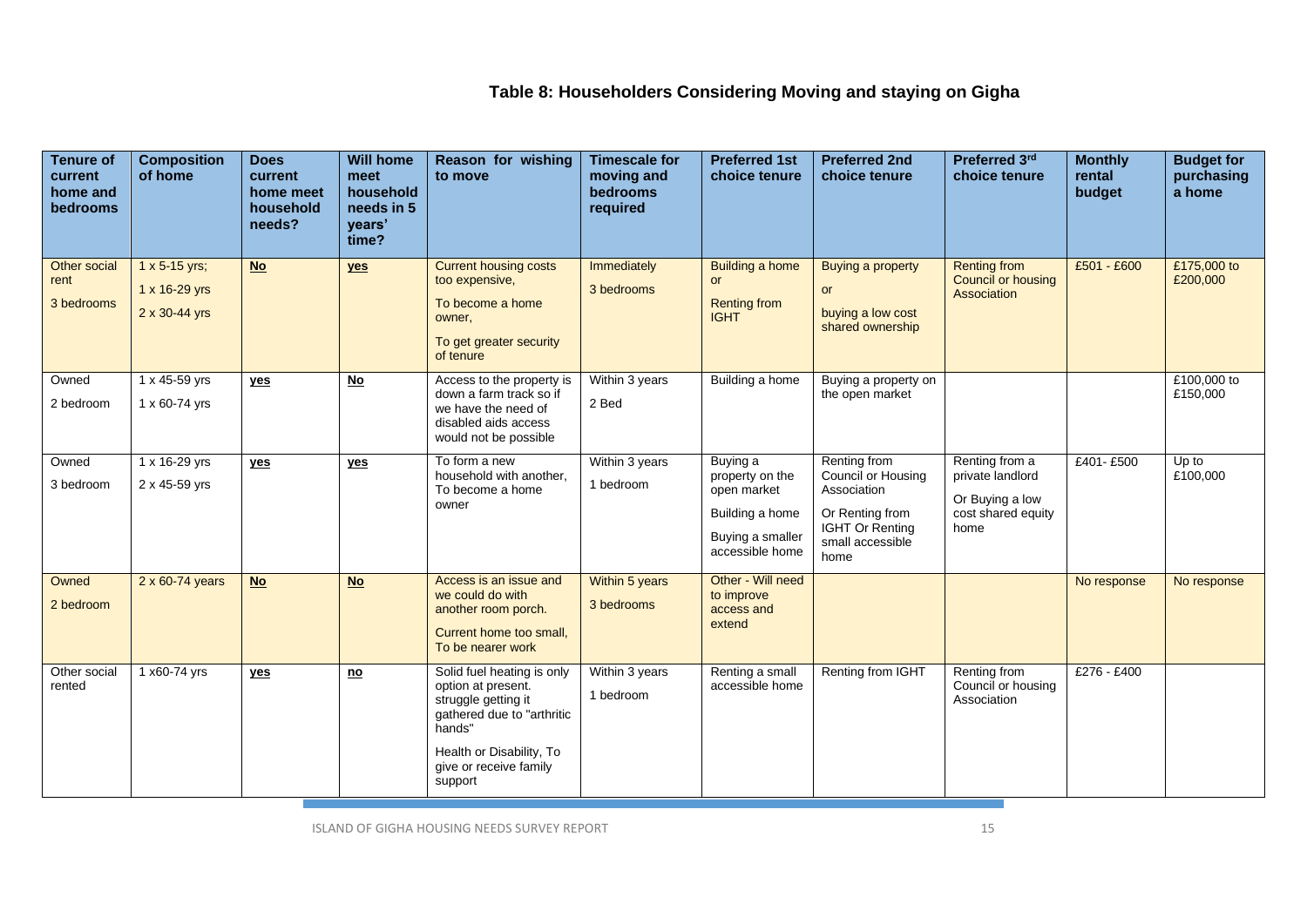### <span id="page-16-0"></span>5.2. Reasons that have Prevented People from Moving

- Of the 5 households considering moving and staying within the area, 3 have already tried to find alternative housing. The most popular reason for not moving was no suitable housing being available (2) and not being able to sell current house (1).
- When asked what they would do if they could not find suitable housing to move to that meets the needs of their household, two stated they would look out with the area, while one stated they were unsure.
- <span id="page-16-1"></span>5.3. Future Households
- In order to try and determine demand for future housing in the area, the survey asked if respondents had any members of their household that are planning to move out their home within the next five years. 17 answered "yes".
- When asked if they would intend to stay in the area, 7 respondents answered "yes". Some households had more than one member of their household planning to leave within the next five years and in total, there are 8 individuals that may require independent accommodation. This section will examine the potential housing need for these new independent households on Gigha, within the next five years.
- Respondents were asked to give the preferred first choice tenures of household leavers. Of the 8 leavers represented, 7 selected one tenure option, the remaining 1 selected multiple options. The most common preferred first tenure choice was building a home (2) and renting from the council (2); renting from IGHT (1); Buying a low cost ownership property (1) and renting a smaller accessible home(1).
- None of the 8 household leavers are looking to move immediately or within one year, all would like to move in 3 – 5 years. The majority of respondents stated their household leavers would require a 1 bedroom property (5)

#### **Table 9. Household Leavers, Wishing to stay on Gigha, Preferred Tenure Types**

| <b>Within 3 years</b>          | 1 Bed | 2 Bed | 3 Bed | <b>No</b><br>selection |
|--------------------------------|-------|-------|-------|------------------------|
| Build a Home                   |       |       |       |                        |
| Rent a small accessible home   |       |       |       |                        |
| Renting from IGHT              |       |       |       |                        |
| No tenure selected             |       |       |       |                        |
| <b>Within 5 Years</b>          | 1 Bed | 2 Bed | 3 Bed | <b>No</b><br>selection |
| Rent from council              |       |       |       |                        |
| Rent a Smaller Accessible Home | 0     |       |       |                        |
| No tenure selected             |       |       |       |                        |
| Multiple tenures selected      |       |       |       |                        |
| TOTAL                          | Δ     | 3     |       |                        |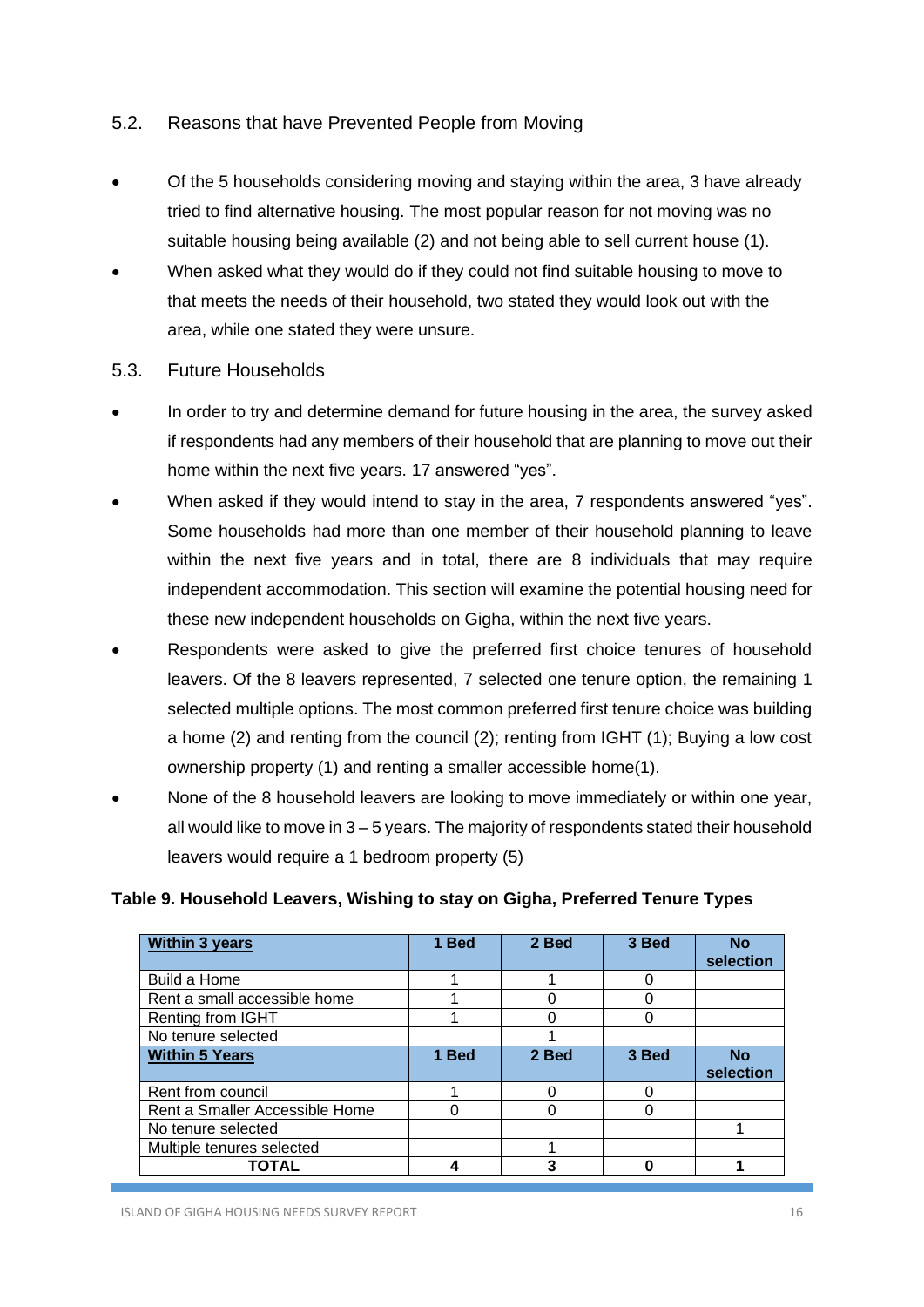- The survey tried to establish what would encourage more families with young children to remain in, or come to live in the area. The most common answers were jobs & employment (72%) and more suitable housing (42%).
- 12 respondents (24%) stated that they had family or friends that have moved away from the area. The main reasons stated for leaving the area were no suitable work on the island (8 people -22%) job opportunities on the mainland (7 people- 19%) and no suitable housing on Gigha (7 people -19%)
- Respondents were asked if any of the leavers from the area were planning to return to Gigha to live within the next five years. A total of 4 respondents answered "yes".
- Of the 4 potential returners, 1 would like to return immediately; 1 would like to return within 1 year and 2 within 3 years.
- 3 returners indicated their choice of tenure 2 selected renting from IGHT as their first choice and 1 chose buying a smaller accessible home.

| <b>Immediately</b>            | 1 Bed | 2 Bed | 3 Bed | <b>No</b><br>selection |
|-------------------------------|-------|-------|-------|------------------------|
| Renting from IGHT             |       |       |       |                        |
| Within 1 year                 | 1 bed | 2 bed | 3 bed |                        |
| No tenure selected            |       |       |       |                        |
| <b>Within 3 Years</b>         | 1 Bed | 2 Bed | 3 Bed | <b>No</b><br>selection |
| Rent from IGHT                |       |       |       |                        |
| Buy a Smaller Accessible Home |       |       |       |                        |
| <b>TOTAL</b>                  |       |       |       |                        |

#### **Table 10. Returners Preferred Tenure Types**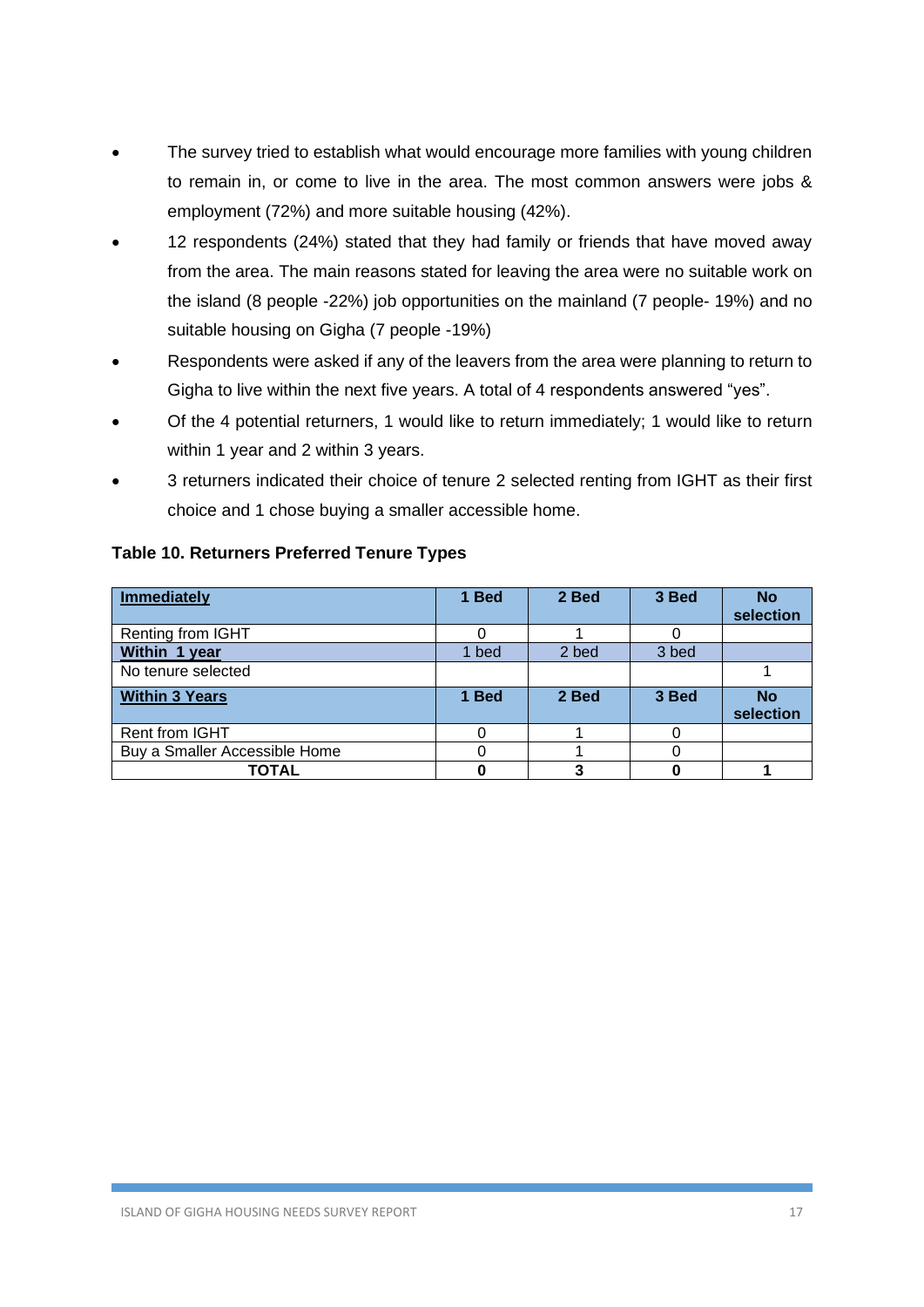### <span id="page-18-0"></span>**6. Other Supporting Data**

### <span id="page-18-1"></span>6.1. Argyll & Bute Housing Register

- In Argyll & Bute there is a common housing register administered by Registered Social Landlords operating in the area and operating under the Home Argyll banner which gathers information on all applicants wishing to rent for social housing in the region.
- Current data from Home Argyll shows that there are currently 20 socially rented homes on Gigha. There are 58 applicants on the Argyll Homes waiting list wishing to relocate to Gigha, 8 of which selected Gigha as their first choice. Only 1 of these applicants currently lives on Gigha.
- During 2018/2019 there have been 5 re-lets of the social housing on Gigha; In 2017/18 there were 6 re lets; 5 re-lets in 2016/17 and 3 in 2015/16.
- There is no provision for large scale renovations of these properties and no plans to build additional houses on Gigha at present. There is reasonable provision of social housing on Gigha but with quite high turnover and a high waiting list.

| Social Housing on Gigha |               |               |                |       |       |
|-------------------------|---------------|---------------|----------------|-------|-------|
| No of properies         | 1bed          | 2 bed         | 3 bed          | 4 bed | total |
|                         | 2             | 6             | 8              | 2     | 18    |
| re lets                 | 1bed          | 2 bed         | 3 bed          | 4 bed | total |
| 2018/19                 | 1             | 1             | 2              | 1     | 5     |
| 2017/18                 | 1             | 3             | $\overline{2}$ | 0     | 6     |
| 2016/17                 | O             | 1             | 4              | 0     | 5     |
| 2015/16                 | O             | 0             | $\overline{2}$ | 1     | 3     |
| 2014/15                 | $\mathcal{P}$ | $\mathfrak z$ | $\mathcal{P}$  | 1     |       |
| <b>Total relets</b>     | 4             | 7             | 12             | 3     |       |

#### **Table 11. Number of relets of Social Housing on Gigha**

- Anecdotal evidence from CHS's work in other communities suggests that many people looking for housing do not register with Home Argyll as they do not think that they will be successful in finding a house through this route and they put up with other temporary housing solutions, move somewhere else or privately rent instead.
- It should be noted of course that the Home Argyll policy is one that must always fundamentally reflect housing need through a points system and, as such, applicants from other communities cannot be excluded who have expressed demand for the area in their applications.
- The "Right to Buy" ended in Scotland on 31st July 2016. This measure aims to preserve the levels of existing homes for social rent for future generations and to stem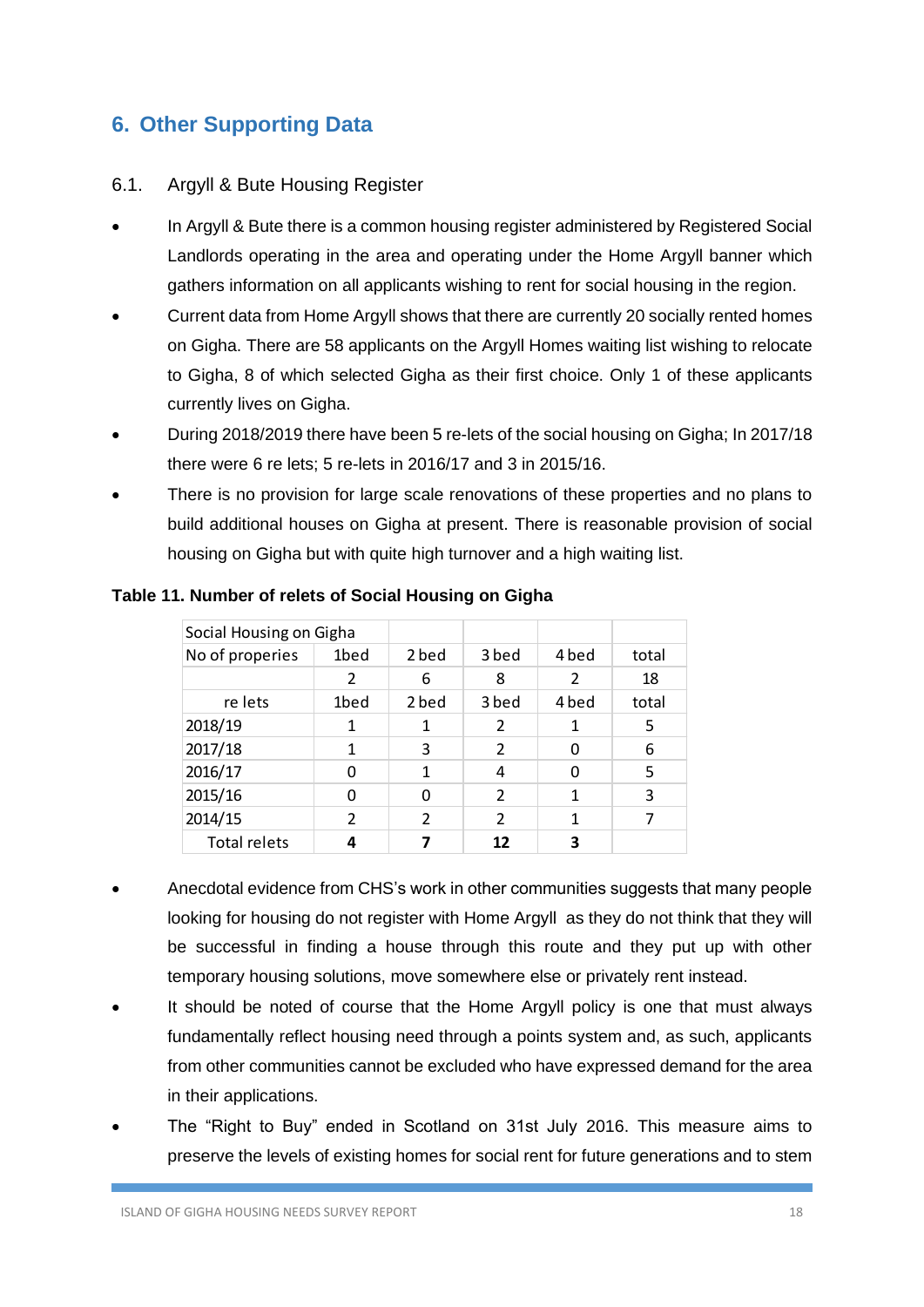the affordable housing shortage in the housing sector in Scotland. (www.scotland.gov.uk).

• Private Residential Tenancy was introduced in December 2017, this may have an impact new private rented tenancies e.g. a reduction of 'winter lets' available. For more information see the Scottish Government's website:

<https://www.gov.scot/publications/private-residential-tenancies-tenants-guide/>

- 6.2. House Sales in the Area
- There are 2 property and house sales recorded on the Register of Scotland [\(www.ros.gov.uk\)](http://www.ros.gov.uk/) in the last 12 months. The sale prices were, £223,000 and £256,000. In addition the Liem Farm sale had just completed at £725,000.
- A further three properties were sold, in 2019, by the IGHT for £140,000; £150,000 and £225,000 respectively.
- The average price for property, on Gigha, in the last five years stood at £222,333 according to Zoopla.<https://www.zoopla.co.uk/house-prices/achiltibuie/street/>
- The yearly average price for a property in Argyll & Bute fell in June 2019 by 1.3% to £138,627.([https://www.gov.uk/government/publications/uk-house-price-index-scotland](https://www.gov.uk/government/publications/uk-house-price-index-scotland-june-2019/uk-house-price-index-scotland-june-2019)[june-2019/uk-house-price-index-scotland-june-2019\)](https://www.gov.uk/government/publications/uk-house-price-index-scotland-june-2019/uk-house-price-index-scotland-june-2019)

The yearly average for Scotland during the same period increased of 1.3% to an average house price of £151,891. Therefore, Gigha can be considered as an above average priced housing market area.

• There were only 2 properties for sale at the time of writing this report, as seen in Table 12. The 14 bedroom Achamore House, is unique and in no way indicative of island housing. The 5 bedroom church manse at Ardminish was not registered as sold but under offer.

| <b>Property Address</b> | <b>Description</b> | <b>Asking Price (Offers Over)</b> |
|-------------------------|--------------------|-----------------------------------|
| Achamore House          | 14 bedroom         | £750.000                          |
| Ardminish Church Manse  | 5 bedrooms         | £265,000                          |

### **Table 12. Properties for sale on Gigha,**

• Only 1 of the 5 respondents hoping to move home and remain on Gigha had a household income of £40,000 or more. Achamore House cannot be used as indicative but given that banks typically lend around 3 times a household's salary as a mortgage, the prices of the more recent house sales, excluding Liem Farm, (average £222,333)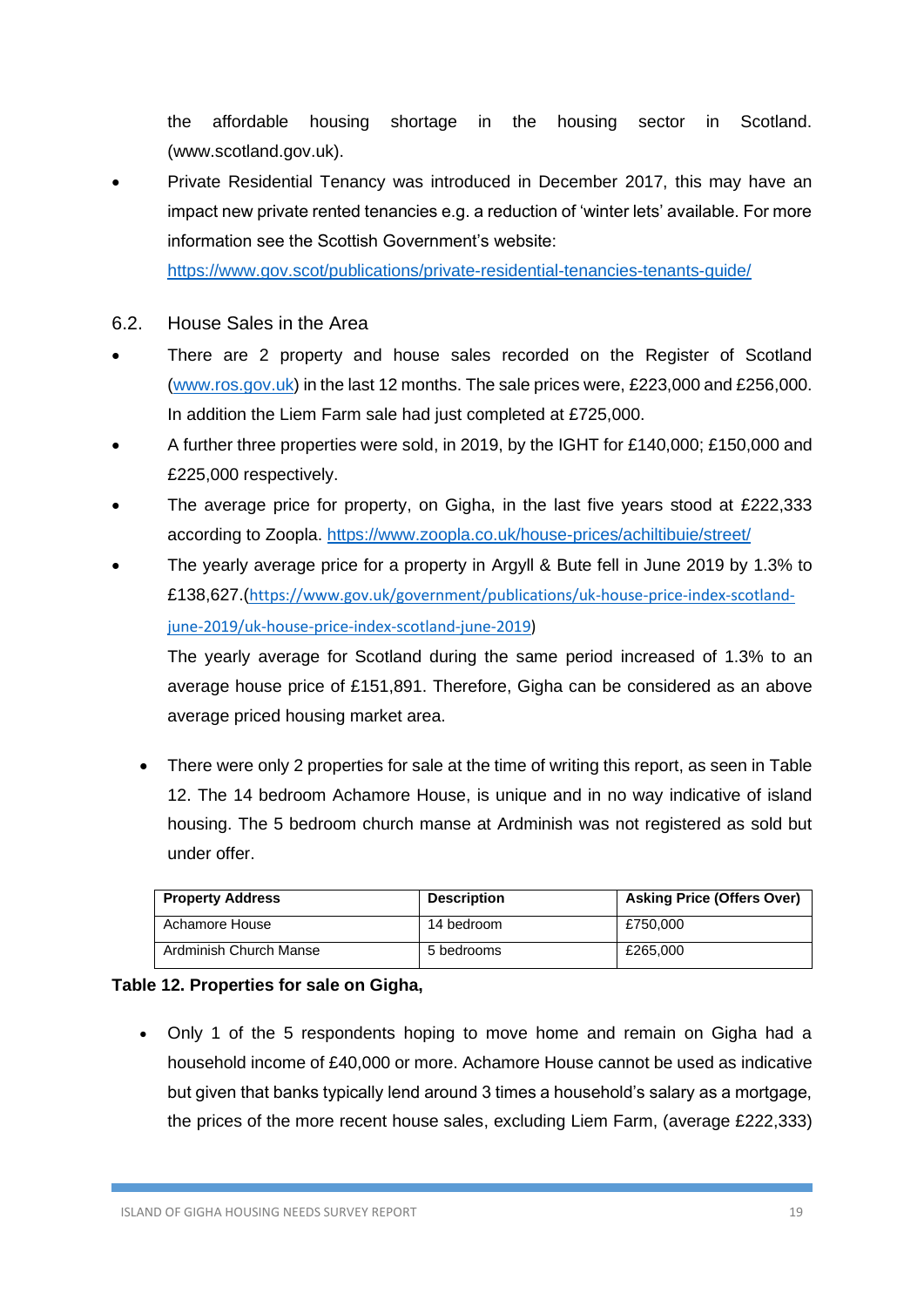are outwith the budget of the majority of local households unless they have substantial cash deposits.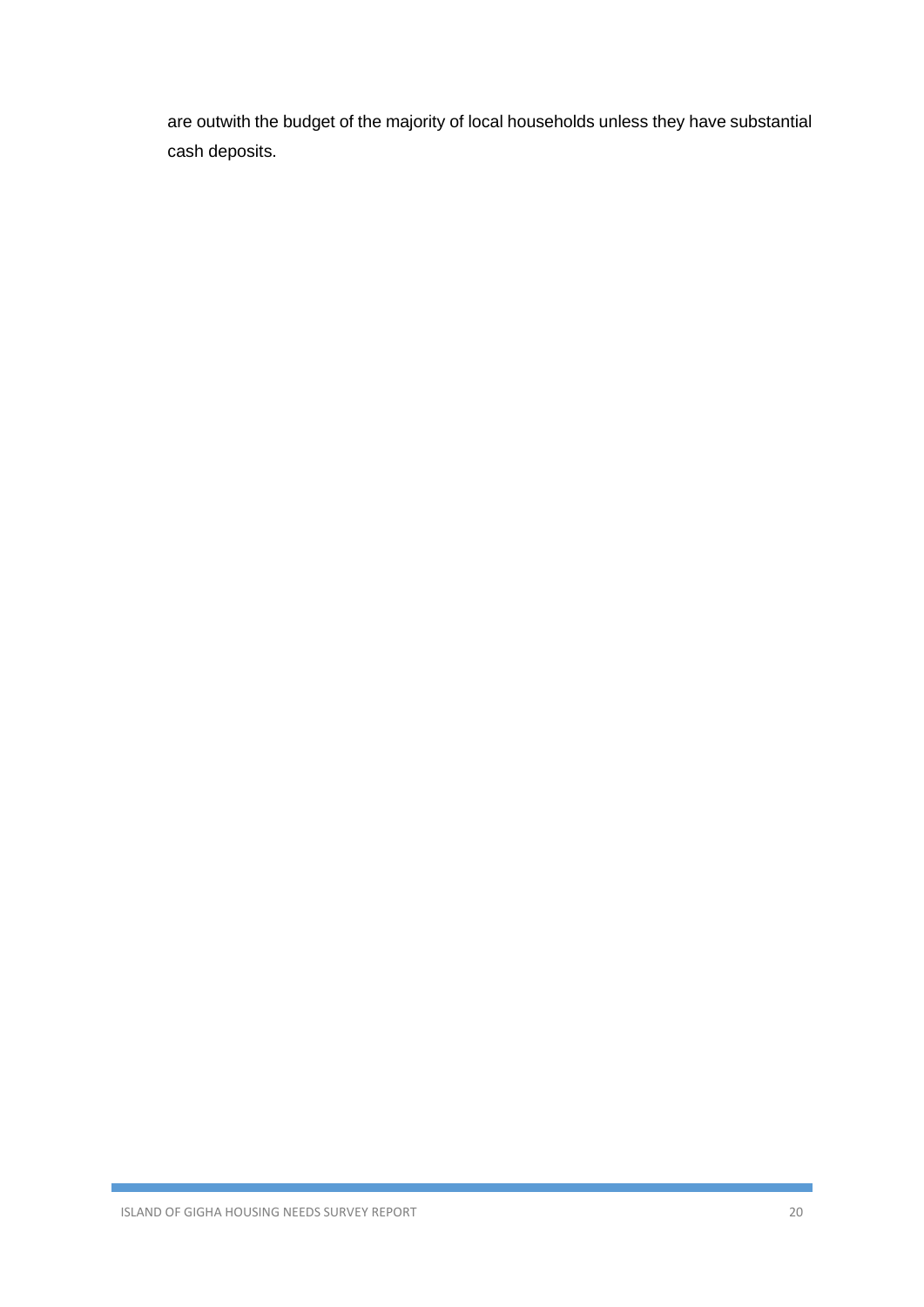### <span id="page-21-0"></span>**7. Self Build and Employment / Business Opportunities**

### <span id="page-21-1"></span>7.1. Self Build Option

- In the survey, a total of 3 respondents, including potential future households, selected the first choice preference of building a home. An additional 2 respondents selected this preference, along with other options. Budgets from these respondents included; 'up to £100k', '£100-£150k' and '£175-£200k'. This would suggest affordble self build plots would be desirable.
- At the time of writing this report there were 4 plots for sale on Gigha. These have an average price of £63,750. Some are within the village, and some in rural locations.
- In Scotland, there is the Self Build Loan Fund (SBLF) that can assist self builders by providing short term funds that help them to complete their build. HSCHT are the agents for the SBLF, more information can be found on the HSCHT website: [https://www.hscht.co.uk/scotland-self-build-loan-fund.](https://www.hscht.co.uk/scotland-self-build-loan-fund)

### <span id="page-21-2"></span>7.2. Employment / Business Opportunities

- When asked the employment status of all members in the household aged over 16, the survey showed that a total of 72 (62%) household members out of 116 are currently working. Of the 72 household members, 32 (44%) are working full time 26 (22.4%) are working part time and 14 (12%) are self employed.
- The 2011 census figures showed that 76.5% of the local population were in employment. This is slightly higher than the survey results. The survey results were slightly lower than the Argyll & Bute average (68.9%) and the Scotland average (69.0%).
- The respondents classed as self employed in this survey (12%) is lower than that of the Gigha census (18.3%). The survey result is in line with the Argyll & Bure census figure of (12.1%) and higher than the Scottish average of (7.5%)
- Retired people accounted for 18 of the survey respondents (15.5%). This is higher than the census results of 13.9% and lower than the Argyll & Bute average (19.6%) but higher than the Scotland average (14.9%).
- Survey respondents who are economically inactive (unemployed; in full time education; looking after family; disabled & other) accounted for 22.4% of respondents, very similar to the 23.5% in the Gigha 2011 census. This is lower than Argyll & Bute (31.4%) and Scotland (31%) averages.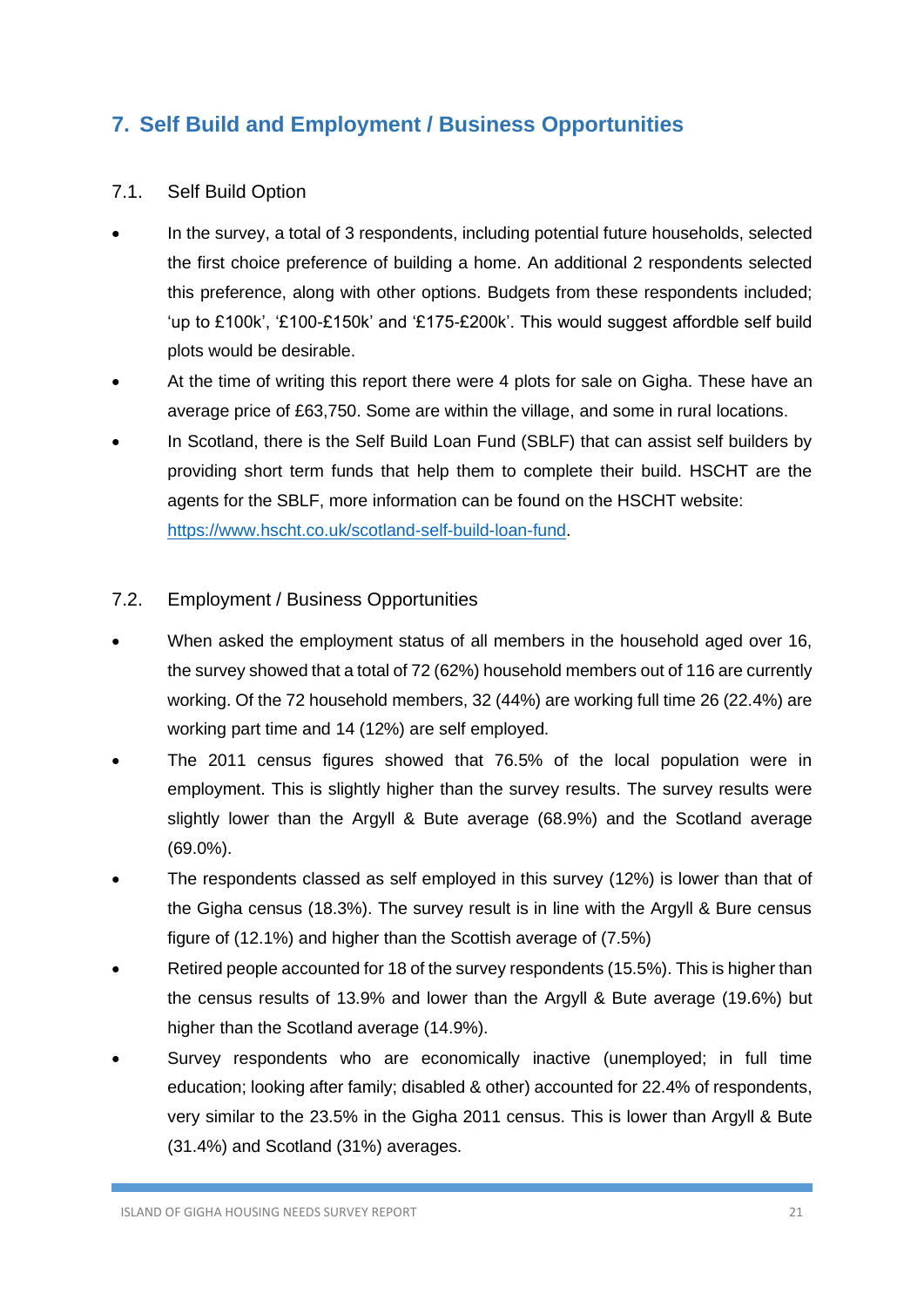- Survey respondents were asked if they work in the area to which 63% said they did. A further 14% said they work at home.
- When asked what employment sector they work in the majority of respondents stated that they work in the tourism sector 17% Other popular sectors included: public sector (15%) fishing & agriculture (14%) and education (14%). 17% of respondents selected the option 'other' with some of the other employment including maintenance staff; transport; heating engineer; and retail
- 33% of respondents (17) stated that they currently run a business in the area. 14 of the respondents who stated they run a business in the area specified the sector their business operates in. The most selected option, chosen by 5 respondents 36% was the other option, followed by 29% who selected agriculture/ fishing / forestry.
- 9 respondents answered the question asking if they experienced any problems when setting up their business. Some of the reasons being that problems with lack of workshop space; Trust interfering in how the business runs; staff accommodation; lack of business support; council support drowns in admin & red tape; shortage of housing for staff; internet & broadband services; lack of trades people to do work; Trust is slow and frustrating to work with.
- 15 respondents stated that they would consider setting up a business in the area. Some business ideas included distillery/ brewery; food production inc cheese, honey, fruit & veg; campsite and tourist accommodation.
- The top three measures identified for helping to establish a new business were; funding/ grants (26%); improved broadband (18%) and community support (15%)
- When asked what respondents thought would keep young people in the area, the most popular answers were jobs & employment (72%) and more suitable housing (42%)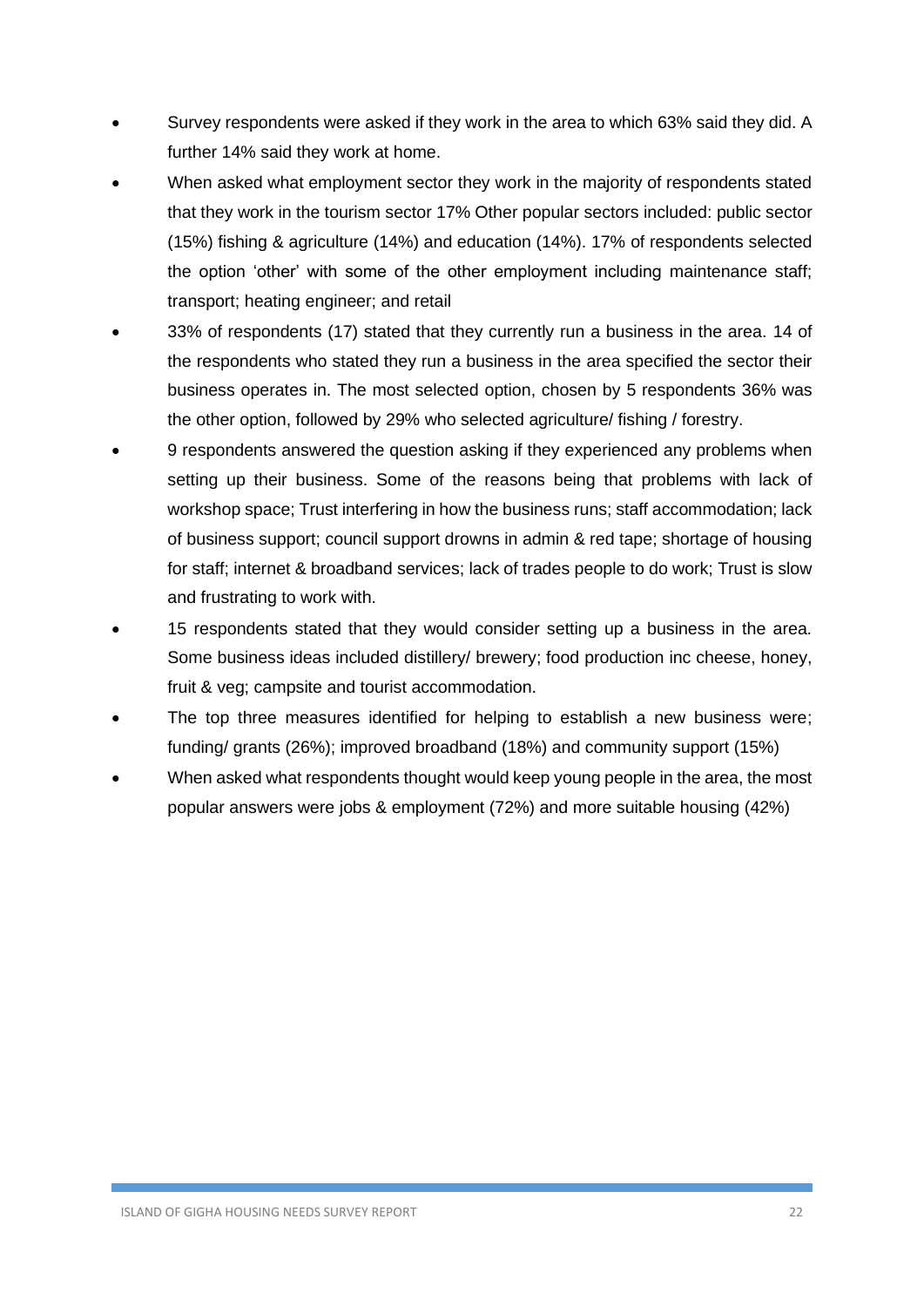### <span id="page-23-0"></span>**8. Community Attitudes and Priorities**

### <span id="page-23-1"></span>8.1. Community Priorities

- 23% of respondents (11people) answered 'yes' to providing unpaid care or practical support to someone living on Gigha. Of these, 9 (82%) people stated that they provide 0-10 hours unpaid care or practical support 1 respondent provides 11-20 hours and 1 provides 21hrs plus.
- Most of the care / support is provided to friends / neighbours (6) and parents (3)
- When asked to select what category best describes the activity they are involved in, 9 respondents selected volunteering for IGHT; 7 volunteer with community groups; 5 through church activities and 10 selected other.
- <span id="page-23-2"></span>8.2. Community Attitudes
- Respondents were asked to express their views on a series of statements related to the provision of affordable housing in the community. The survey demonstrates that local opinion is supportive of the need for additional affordable housing (both for renting and homes to buy) and is strongly in favour of priority being given to local people for any new affordable housing allocations, as seen in Table 13.

#### **Table 13. Community Views on Affordable Housing**

|                                                                                                                                        | <b>Strongly</b><br>Agree | Generally<br>Agree | Don't<br>know/<br>not sure | Generally<br><b>Disagree</b> | <b>Strongly</b><br><b>Disagree</b> |
|----------------------------------------------------------------------------------------------------------------------------------------|--------------------------|--------------------|----------------------------|------------------------------|------------------------------------|
| Our community needs more affordable homes for rent                                                                                     | 23                       | 8                  | 5                          | 5                            | 5                                  |
| Our community needs more affordable housing options to buy                                                                             | 21                       | 10                 | 4                          | 1                            | 7                                  |
| Local people have had to leave the area because they could<br>not find suitable housing                                                | 10                       | 9                  | 12                         | $\overline{7}$               | 6                                  |
| Most people who live in our area want to stay permanently                                                                              | 14                       | 17                 | 13                         | $\Omega$                     |                                    |
| People who live and work in the immediate surrounding area<br>should get priority for new affordable homes                             | 25                       | 12                 | 6                          | 2                            |                                    |
| People who have a family connection should get priority for<br>new affordable homes                                                    | 8                        | 19                 | $\overline{7}$             | 8                            | 3                                  |
| Local people with children of school age or younger should get<br>priority for any new affordable housing in our community             | 22                       | 13                 | 3                          | 5                            | 3                                  |
| People from outside our community area with children of<br>school age or younger should get priority for any new<br>affordable housing | 8                        | 14                 | 10                         | 8                            | 5                                  |
| The people of our community welcome newcomers from other<br>communities to live here permanently                                       | 12                       | 17                 | 9                          | 5                            | 3                                  |
| Our community needs more smaller accessible homes to meet<br>changing needs                                                            | 15                       | 12                 | 10                         | 4                            | 5                                  |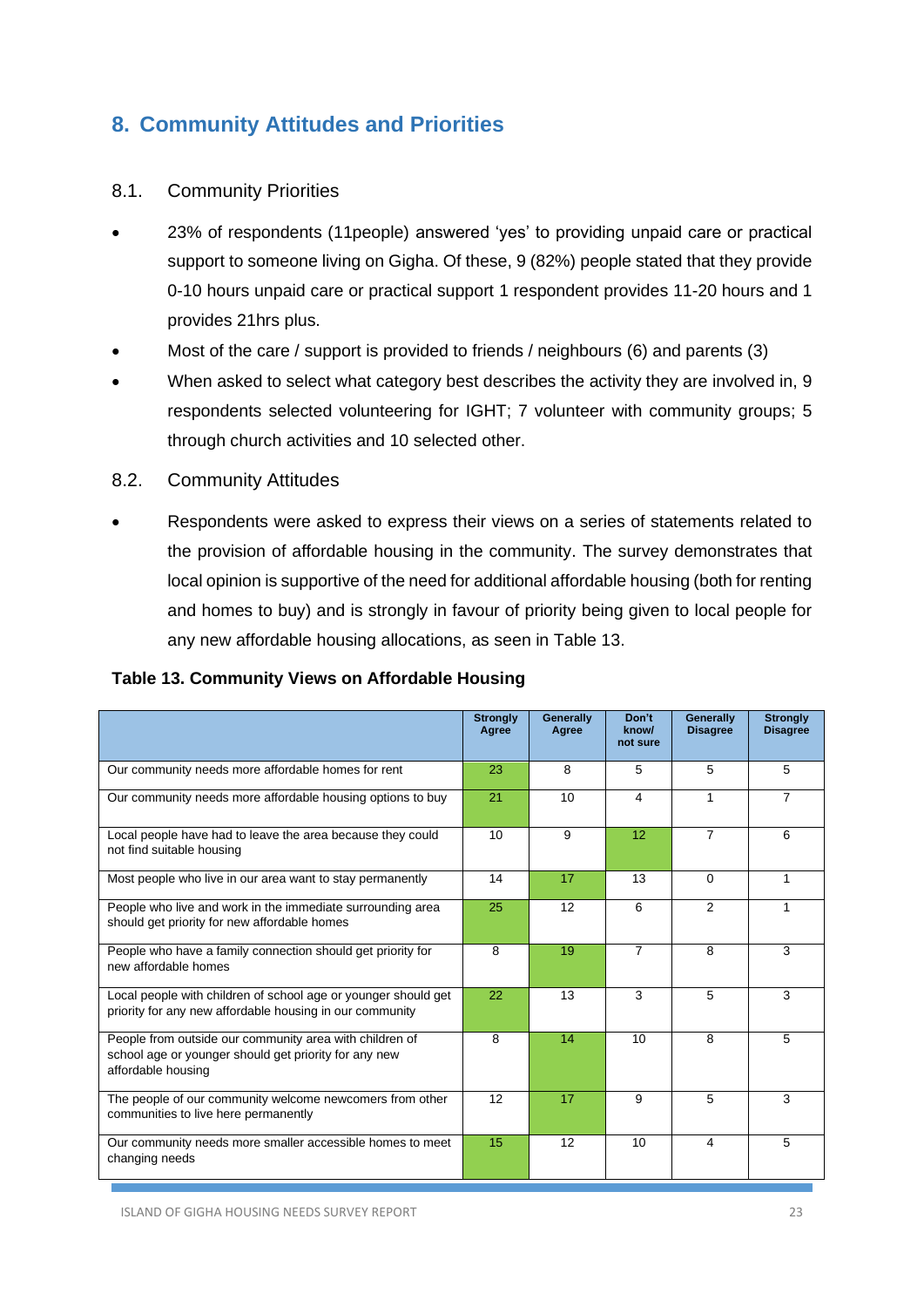- There is strong support for the proposal that more affordable housing for rent is needed on Gigha with 31 respondents agreed / strongly agreed with 10 people disagreeing / strongly disagreeing. Similar support was expressed for more affordable housing for sale, with 31 respondents agreed/ strongly agreed, while only 8 disagreed / strongly disagreed.
- A large number of respondents (37) agree / strongly agree that local people who live and work in the area should get priority for affordable housing and that local people with children or school age or younger should get priority for any new affordable homes (35).
- In the survey, householders were also asked about the local facilities that they deemed to be important to their community. They were asked to rate the importance of each facility ranging an excellent to poor provision, which can be seen in Table 14.
- Provisions that stood out as being rated excellent were the local primary school, the local post office, the local shop and local places of worship with medical services being rated well.
- Seven provisions were rated as poor including local footpath / cycle network; childcare services; clubs and activities; practical support for older people; employment opportunities and public transport.
- Respondents were asked to leave general comments relating to the provision of services in the area and they are contained in Appendix 1.

|                                               | Provision<br>Excellent | Provision<br><u>ଜ</u><br>poor | Provision<br>Adequate | Provision<br>Poor | <b>Not</b><br>sure |
|-----------------------------------------------|------------------------|-------------------------------|-----------------------|-------------------|--------------------|
| A local primary school                        | 20                     | 12                            | 7                     | 1                 | 5                  |
| A local post office                           | 16                     | 11                            | 9                     | 7                 | 0                  |
| Local medical facilities                      | 15                     | 16                            | 8                     | 5                 | 1                  |
| Locally available childcare services          | 1                      | $\Omega$                      | 7                     | 27                | 10                 |
| Practical support at home for older residents | 2                      | 4                             | 7                     | 24                | 7                  |
| Locally based employment opportunities        | 2                      | 3                             | 15                    | 22                | 3                  |
| Local clubs and activities                    | 1                      | 4                             | 4                     | 27                | 9                  |
| Attractive tourist accommodation / facilities | 6                      | 10                            | 15                    | 13                | 1                  |
| A local footpath / cycle network              | 2                      | 5                             | 3                     | 32                | $\overline{2}$     |
| An active community council                   | 5                      | 13                            | 5                     | 17                | 5                  |
| Local places of worship                       | 14                     | 14                            | 11                    | 1                 | 5                  |
| Good public transport                         | 3                      | 3                             | 8                     | 26                | 4                  |
| Local shop                                    | 16                     | 12                            | 12                    | 4                 | 1                  |

#### **Table 14. Local Amenities Rating**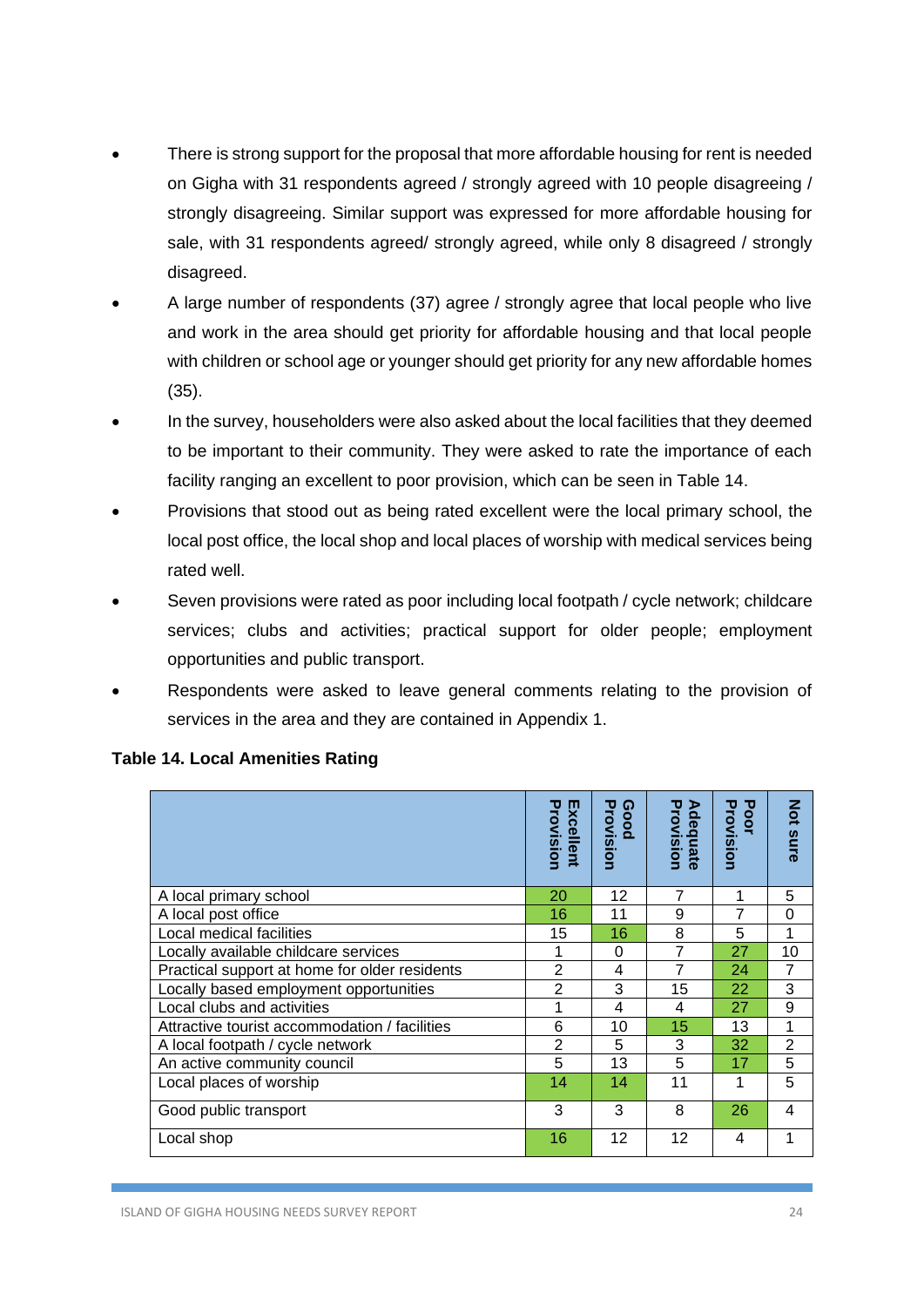- When asked "what do you believe are the best things about living in your community?" The top six answers were:
	- ➢ Community Spirit / Friendly people
	- $\triangleright$  Scenery/ beaches and landscape
	- ➢ Clean air & peace & quiet
	- $\triangleright$  Feeling of safety and lack of crime
	- ➢ Good Primary School
	- ➢ Good Ferry Service
- Popular suggestions on what could make the area better included:
	- $\triangleright$  Improved public transport especially later ferries to mainland, particularly in summer (13)
	- $\triangleright$  Affordable housing for elderly and younger members of community (9)
	- $\triangleright$  Employment opportunities (6)
	- $\triangleright$  Improved cycle ways and pathways (5)
	- $\triangleright$  More activities for young people/ sports facilities. (5)

Further comments are at appendix 1

- 8.2.10 A building for community activities is being considered. The survey asked what this should include. Respondents gave a wide range of answers
	- ➢ A meeting place / café / lounge area for members of the community to meet up/ hang out.(9)
	- $\triangleright$  Sports facilities inc. astro pitch (9)
	- $\triangleright$  Information point/ youth club (5)
	- $\triangleright$  Respite care/ supported living facilities (5)
	- $\triangleright$  Study space (5)
	- $\triangleright$  Computer learning area/ IT facilities (5)
	- $\triangleright$  Gym (5)
	- $\triangleright$  Games room (4)
	- ➢ Pool/ snooker (4)
	- $\triangleright$  Library (4)
	- $\triangleright$  Table tennis (3)
	- $\triangleright$  Badminton (3)
	- $\triangleright$  Showers/ kitchen and storage facilities (4)
	- $\triangleright$  New space for medical practise (2)
	- $\triangleright$  Craft space e.g. woodwork (2)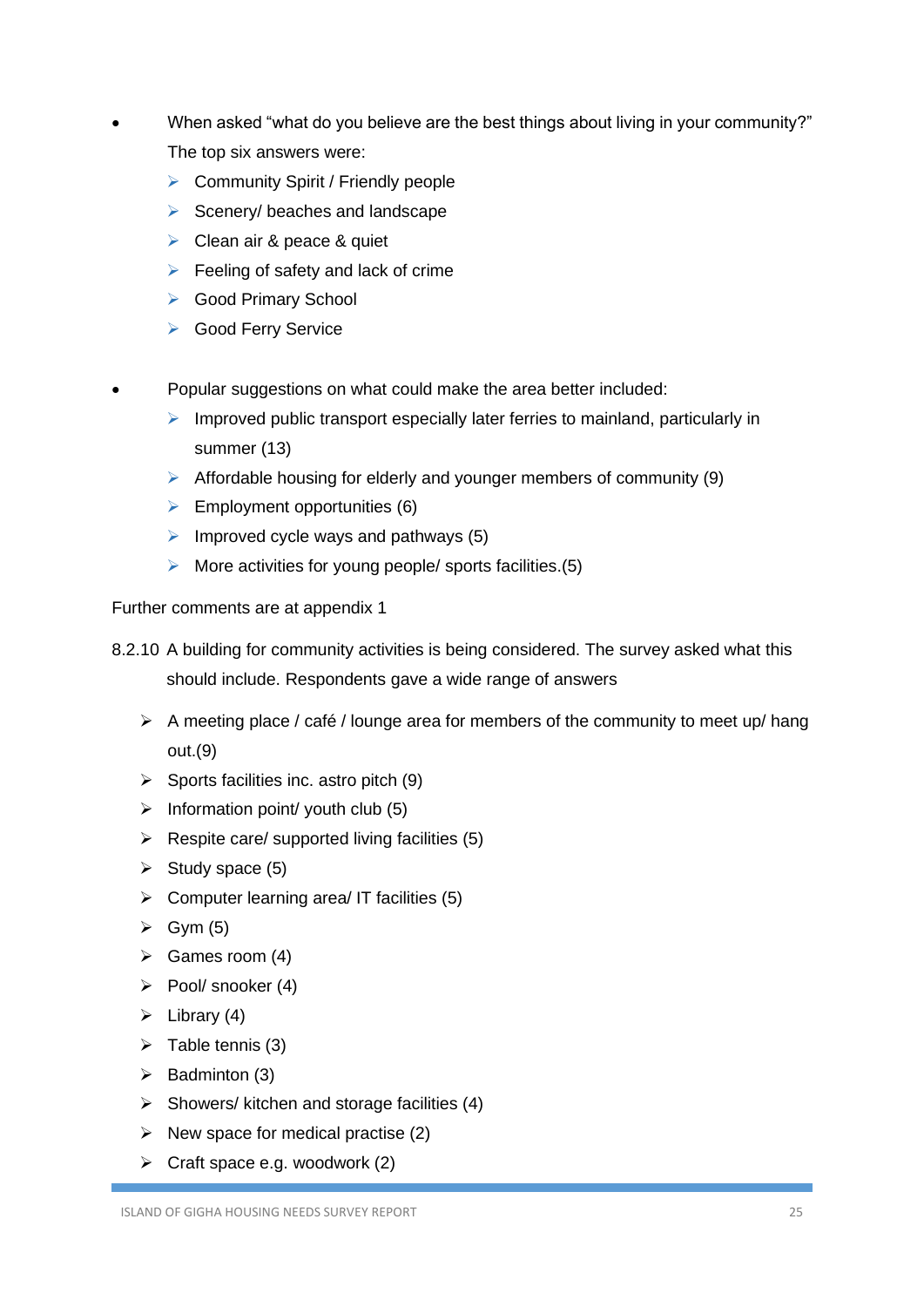- $\triangleright$  Community Hall/ conference facilities capable of holding whole community (2)
- $\triangleright$  Hairdressing salon (1)
- $\triangleright$  Swimming pool (1)
- $\triangleright$  Theatre/ cinema (1)
- $\triangleright$  Music workshop space (1)

9 respondents said a new village hall was not required as the current one was underused and perfectly adequate.

### <span id="page-26-0"></span>8.3. General Comments

Respondents were asked to leave general comments at the end of the survey. A few comments are below and further comments at Appendix 1.

- ➢ From my view as manager of SSC Salmon the island could do with more affordable housing to rent or buy, also childcare facilities as we have members of staff with young children who regularly struggle in this area.
- $\triangleright$  Community definitely needs more affordable housing to buy
- $\triangleright$  Gigha could be promoted as a haven for vulnerable adults (as in Camphill community)
- ➢ Assisted living for all ages and abilities. These are generally self sustaining as in market garden and crafts etc made and sold in community and area. I believe this is worth considering
- ➢ Thanks for doing the survey, when results are available, please release to the community. Have to thank IGHT and yourselves for this opportunity
- $\triangleright$  Affordable housing is needed but the trust need to consider carefully how to manage current assets.
- $\triangleright$  It's an amazing place we welcome tourists and new people coming over; just need to keep it in the fine line where it's nice to come over but don't over commercialize it
- $\triangleright$  The board of directors work very hard for the community in a voluntary basis and it would be good if some residents appreciate their hard work. The people who do the most complaining are the ones who will not put their name forward to stand for the board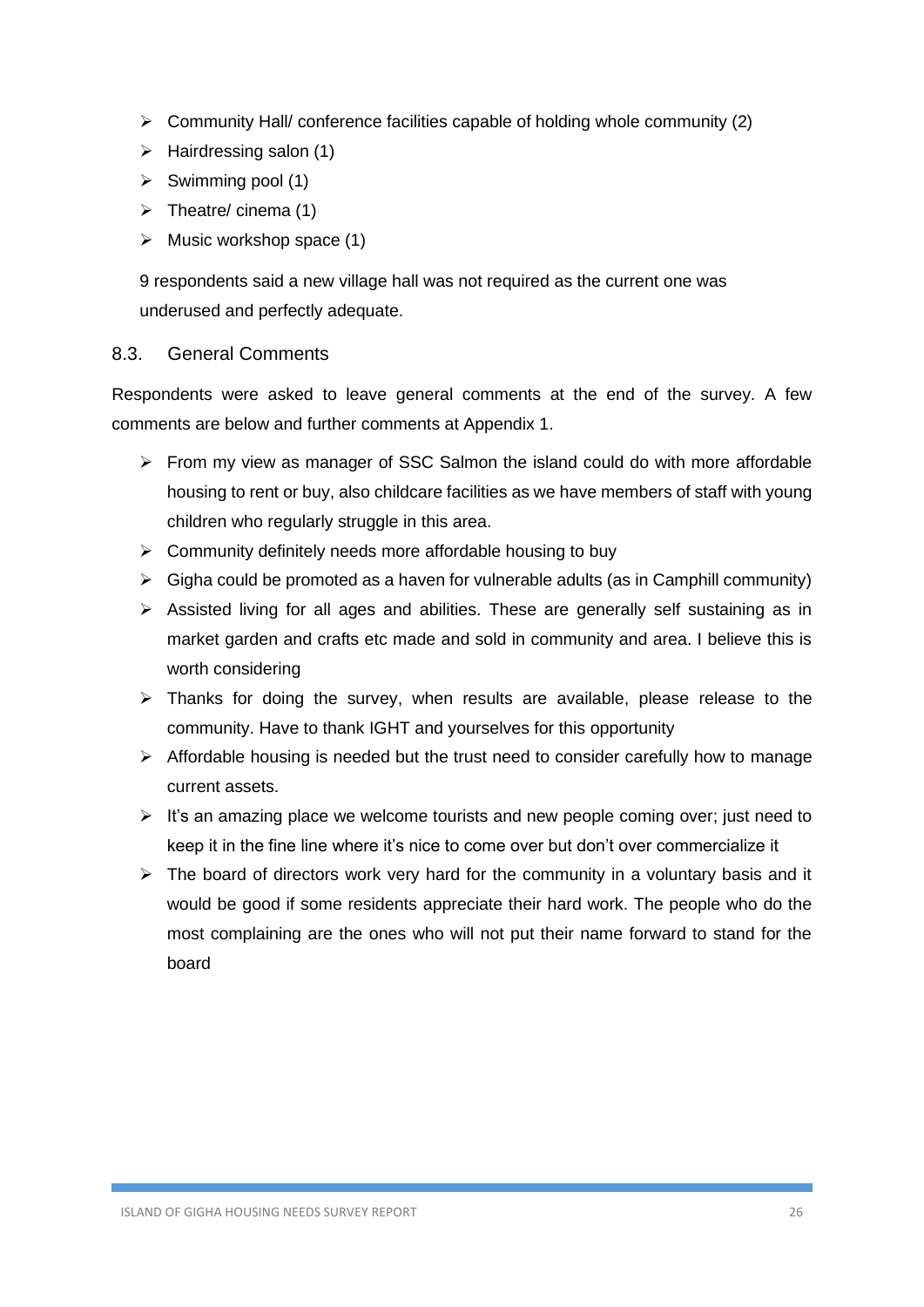### <span id="page-27-0"></span>**9. Recommendations**

- $\triangleright$  Discuss the report with IGHT and create a housing strategy to establish a clear way forward for delivering new homes and housing options.
- ➢ Review current Scottish Government funding initiatives (e.g. the Rural and Island Housing Fund, HIE funding and the Infrastructure Fund) to develop new targeted options that are specific to the area e.g. smaller homes to rent or buy, self build support mechanisms, low-cost home ownership, home improvements, social rent or community-owned rented housing and empty homes initiative etc.
- $\triangleright$  Explore the options for partnership working with local service providers and businesses to meet their current and future housing needs.
- $\triangleright$  Create a strategy for direct engagement with local businesses and service providers.
- ➢ With several plots available / being considered on the island at full market value, investigations should be carried out into how self building on the island could be reinvigorated and encouraged for those on modest incomes.
- $\triangleright$  A review is required of how to enable improvements and adaptations to take place to existing households, given the need for this identified in the study. Due to limited available public funding for such measures consideration could be given to other potential measures.
- $\triangleright$  Be mindful of the changes to the private rented sector that came into effect on the 1<sup>st</sup> of December 2017 and the introduction of Universal Credit on low income households who rent homes.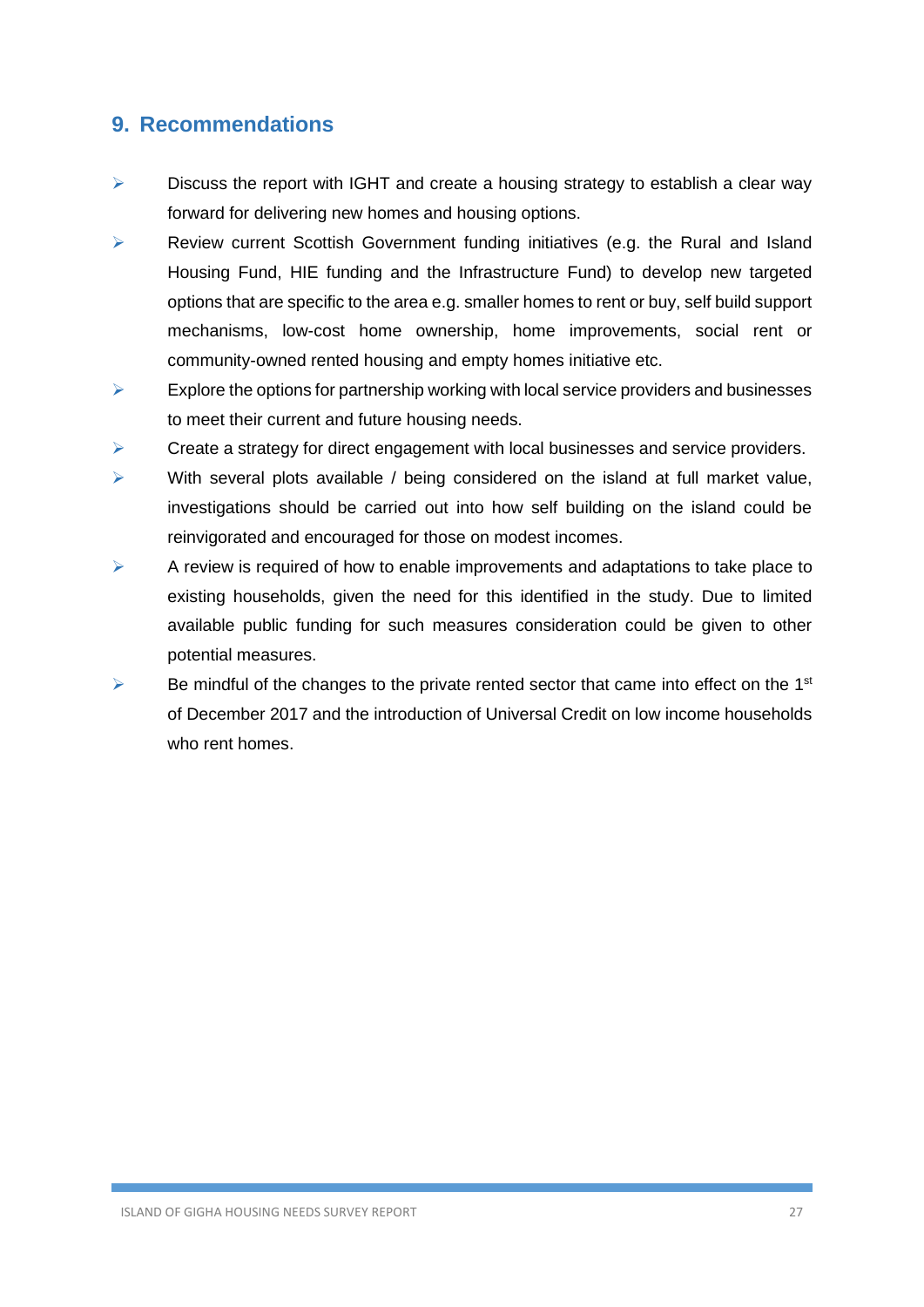### <span id="page-28-0"></span>**10. Conclusion**

This survey has clearly demonstrated a strong expression of need and demand for affordable housing on Gigha. There is limited housing stock available on the island, with low turnover of sales. At the time of writing the two properties for sale on Gigha had market values of £750,000; and £295,000. During the preceding twelve months there have been 5 properties sold with an average price of £199,000 making them unaffordable to the majority of the island community, and well above the Argyll and Bute average property price of £140,000.

The following table shows a summary of all survey respondents expressing housing need. This includes island residents wishing to move and stay on Gigha, household leavers wishing to stay on the island and also those who have moved away but wish to return. This accounts for a total of 17 households, and shows a bias towards small properties of 1 and 2 bedrooms.

| <b>Immediately</b>                      | 1 Bed    | 2 Bed          | 3 Bed          | <b>No</b><br>selection |
|-----------------------------------------|----------|----------------|----------------|------------------------|
| Renting from IGHT                       | $\Omega$ |                | $\Omega$       |                        |
| Build a Home or Rent from IGHT          | 0        | 0              |                |                        |
| Within 1 year                           | 1 bed    | 2 bed          | 3 bed          |                        |
| No tenure selected                      |          |                |                | 1                      |
| <b>Within 3 years</b>                   | 1 Bed    | 2 Bed          | 3 Bed          | <b>No</b><br>selection |
| Build a Home                            | 1        | $\overline{2}$ | $\Omega$       |                        |
| Rent a small accessible home            |          |                | $\Omega$       |                        |
| Renting from IGHT                       |          |                | $\Omega$       |                        |
| No tenure selected                      | 0        |                | 0              |                        |
| Buy home on open market or Build a home |          | 0              | $\Omega$       |                        |
| <b>Within 5 Years</b>                   | 1 Bed    | 2 Bed          | 3 Bed          | <b>No</b><br>selection |
| Rent from council                       | 1        | 0              | 0              |                        |
| Rent a Smaller Accessible Home          | ◢        | 0              | $\Omega$       |                        |
| No tenure selected                      | 0        | 0              |                |                        |
| Multiple tenures selected               | 0        |                | $\Omega$       |                        |
| <b>TOTAL</b>                            | 6        |                | $\overline{2}$ | $\overline{2}$         |

**Table15: Summary of all housing needs expressed through the survey.**

The survey included 24 young people between the ages of 16-29 years and it stands to reason that many of these people will want to live independently in the years to come. In support of this, respondents indicated that 17 members within their households who are planning to move out within the next five years, eight wishing to remain on Gigha, it is unlikely that any of these individuals will be able to realise their ambitions to remain on Gigha, unless affordable housing is made available,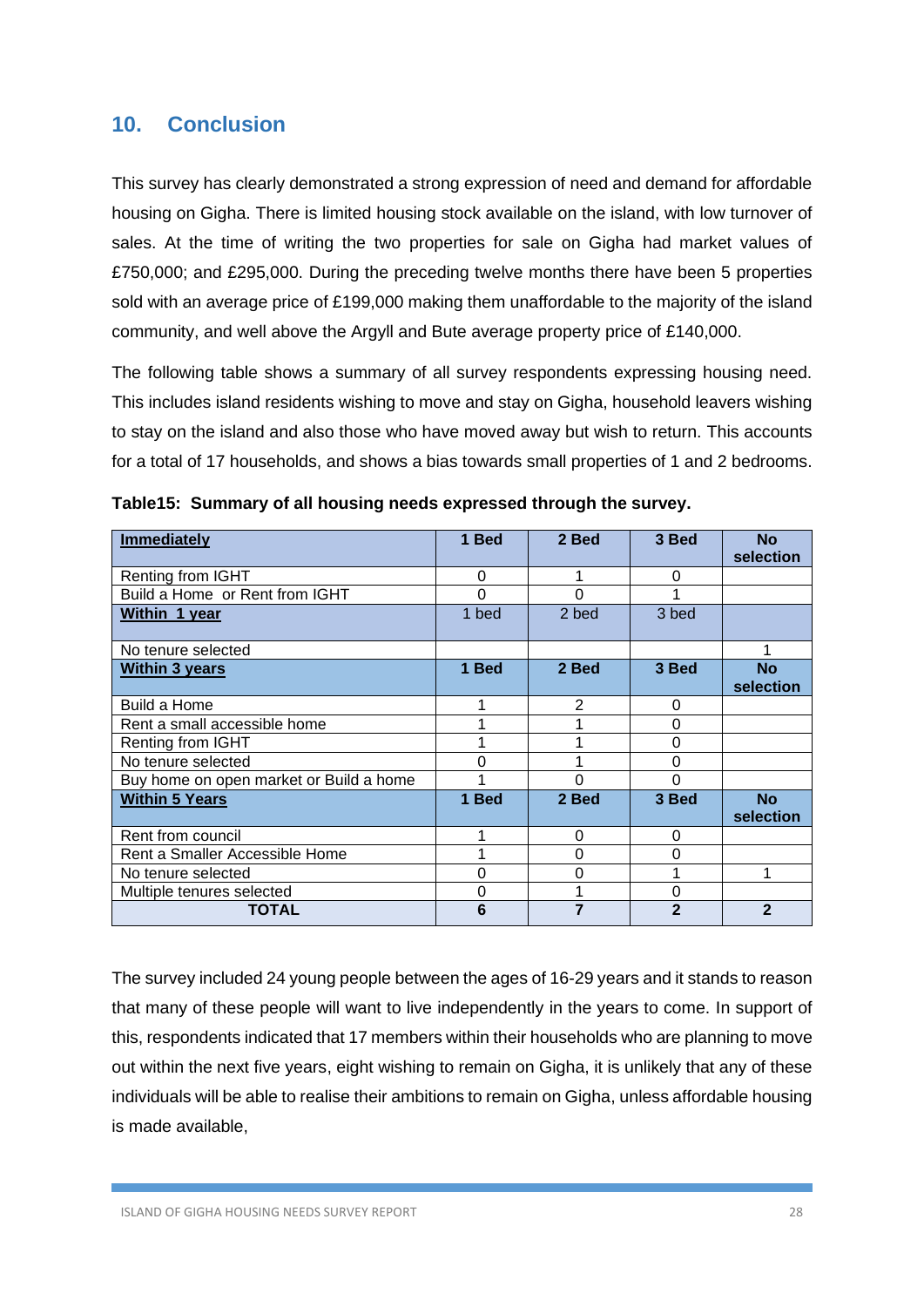In addition to demand from leavers there are five island households looking to move for various reasons including health and access issues. Reducing loneliness and enriching the lives of the elderly within our communities is a social responsibility, which should be addressed.

Population decline and an aging population across Scotland's rural and remote communities is threatening community sustainability resulting in local services such as schools and medical facilities being withdrawn. A viable project to develop affordable housing will help secure the long term sustainability of Gigha's community and support a balanced demographic on the island.

The preferred housing options selected by respondents included renting a small accessible home (3); building a home (3) renting from IGHT (3) and renting from the council (1). It would therefore be appropriate to consider development of mixed tenure housing taking cognisance of current plots and properties on the market available on the island.

The IGHT is fortunate in that they own land suitable for housing within Ardminish, the main village on the island. Creating a housing project in the heart of the village could help bring together the elderly from the more remote areas of the island making their lives easier with greater access to companionship, local services and suitable housing. If combined with new starter housing for the younger element of the community, an exemplary intergenerational housing project could be created, allowing the young and the elderly to access affordable housing, aimed at their needs, in the heart of their community.

Several plots of land were available for sale on the open market, at the time of writing this report. Promoting the mechanisms that support self build, such as the Self Build Loan Fund, should be encouraged to enable self builders to realise their ambitions. Discounted plots could be included as part of the new housing mix being made available.

There are current funding routes available for community-led housing through the Rural Housing Fund and Scottish Land Fund and communities have the opportunity to address their local housing needs. Prior to embarking on a development project, a full risk assessment and financial appraisal should be carried out. Identifying suitable development partners to assist in this process can provide relevant expertise.

In summary, demand for affordable housing on Gigha is clearly evident. There is a real opportunity to utilise a community owned asset to address the local housing issues and underpin the long term sustainability of Gigha's community.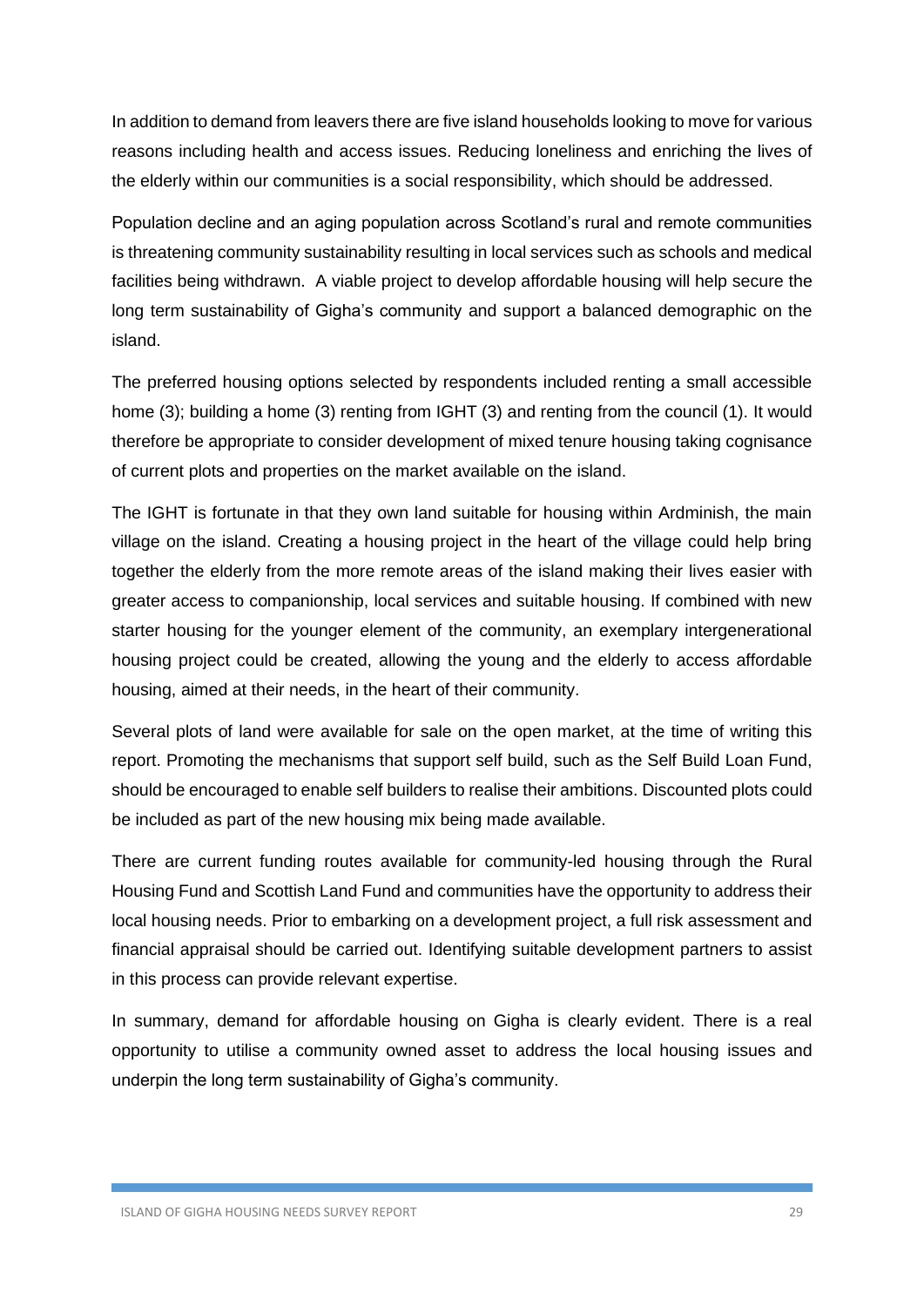### <span id="page-30-0"></span>**11. References**

Definition of a household: [www.ons.gov.uk](http://www.ons.gov.uk/)

Scottish Census Data:<https://www.scotlandscensus.gov.uk/ods-web/area.html>

Second Homes Data: [statisticscustomerservices@nrscotland.gov.uk](mailto:statisticscustomerservices@nrscotland.gov.uk)

Fuel Poverty definition : [http://www.gov.scot/Publications/2002/08/15258/9955.](http://www.gov.scot/Publications/2002/08/15258/9955)

Energy Savings Trust :<http://energysavingtrust.org.uk/domestic>

Argyll & Bute Council Improvement Grants: [https://www.argyll](https://www.argyll-bute.gov.uk/housing/adaptations-existing-houses#grants)[bute.gov.uk/housing/adaptations-existing-houses#grants](https://www.argyll-bute.gov.uk/housing/adaptations-existing-houses#grants)

Self Build Loan Fund: [https://www.hscht.co.uk/scotland-self-build-loan-fund.](https://www.hscht.co.uk/scotland-self-build-loan-fund)

Private Residential Tenancy Guide: [https://www.gov.scot/publications/private-residential](https://www.gov.scot/publications/private-residential-tenancies-tenants-guide/)[tenancies-tenants-guide/](https://www.gov.scot/publications/private-residential-tenancies-tenants-guide/)

Register of Scotland House Sales: [www.ros.gov.uk](http://www.ros.gov.uk/)

Average House Prices: <https://www.zoopla.co.uk/house-prices/achiltibuie/street/>

House Price Index : [\(https://www.gov.uk/government/publications/uk-house-price-index](https://www.gov.uk/government/publications/uk-house-price-index-scotland-june-2019/uk-house-price-index-scotland-june-2019)[scotland-june-2019/uk-house-price-index-scotland-june-2019](https://www.gov.uk/government/publications/uk-house-price-index-scotland-june-2019/uk-house-price-index-scotland-june-2019)